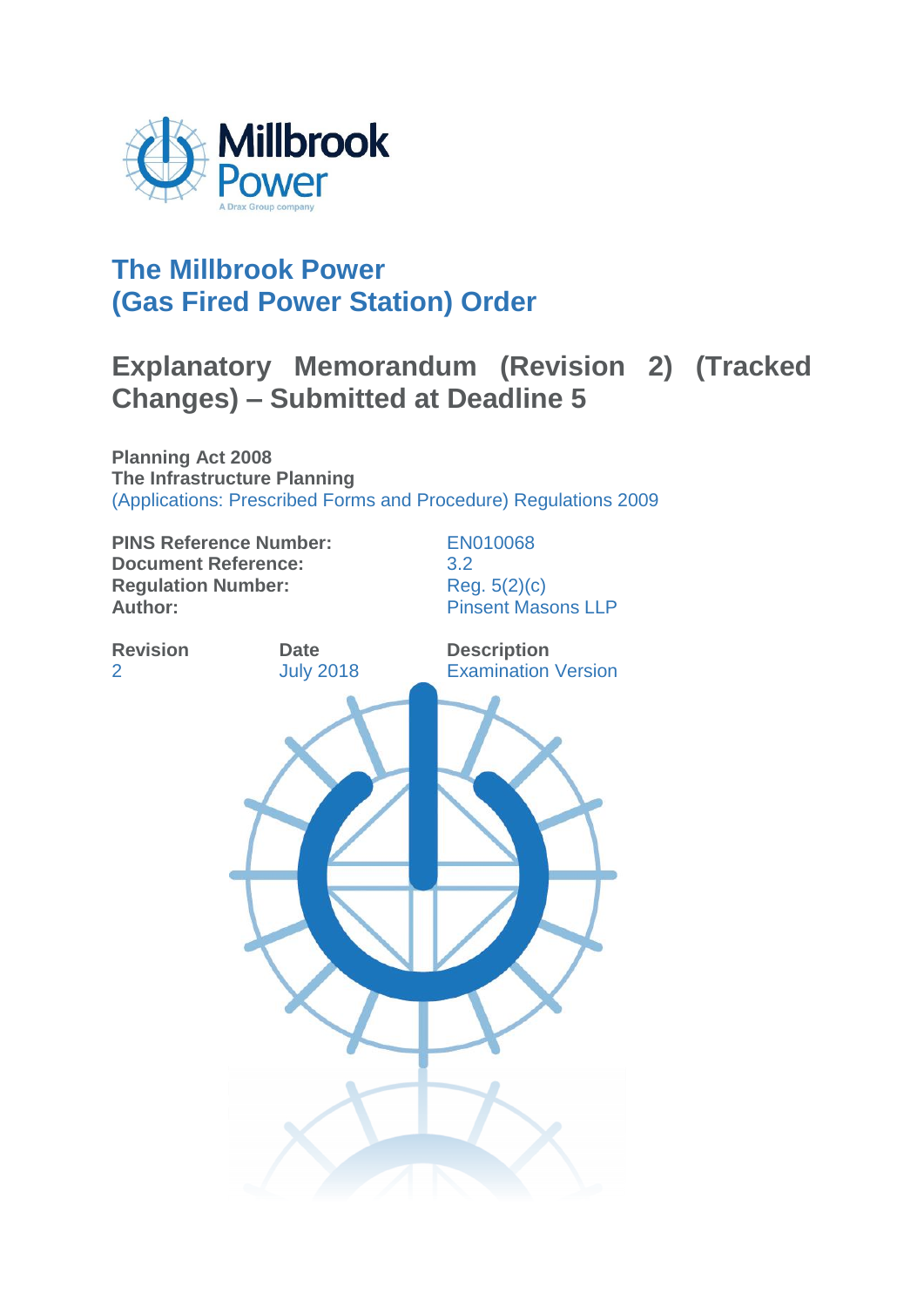## **MILLBROOK POWER LIMITED**

# **THE MILLBROOK GAS FIRED GENERATING STATION ORDER 201\***

# **EXPLANATORY MEMORANDUM**

#### **Introduction**

- 1. This explanatory memorandum has been prepared to explain the purpose and effect of the provisions of the draft Millbrook Gas Fired Generating Station Order 201\* ("**the Order**"), in accordance with regulation 5(2)(c) Infrastructure Planning (Applications: Prescribed Forms and Procedure) Regulations 2009. This document should be read alongside the Order and the various documents submitted in respect of this application for the Order.
- 2. This memorandum also seeks to identify and explain departures from the Infrastructure Planning (Model Provisions) (England and Wales) Order 2009 ("**the model provisions**"). Whilst the power for the Secretary of State to designate, and the requirement to have regard to, model provisions have been removed by the Localism Act 2011, the Planning Inspectorate Advice Note 13 (Preparation of a draft order granting development consent and explanatory memorandum, April 2012) notes (at page 4) that the Planning Inspectorate finds it helpful to receive a 'track change' version of the draft development consent order, showing the departures from the model provisions. This explanatory memorandum therefore also notes variations from the model provisions. The 'track change' version of the Order compared to the model provisions can be found at Appendix 1 to this document.

#### **The Purpose of the Order**

- 3. Millbrook Power Limited ("**MPL**") has made an application pursuant to the Planning Act 2008 to the Secretary of State for a development consent order for the construction, operation and maintenance of the Millbrook Power gas fired generating station project (referred to in the Order as "**the authorised development**").
- 4. The authorised development comprises an onshore electricity generating station in England with a capacity of more than 50MW and therefore it constitutes a nationally significant infrastructure project ("**NSIP**") under section 15(2) of the Planning Act 2008. Accordingly, it requires development consent under section 31 of the Planning Act 2008. Development consent may only be granted by order following an application to the Secretary of State under section 37 of the Planning Act 2008.
- 5. In accordance with sections 120(3) and 122 of and Schedule 5 to the Planning Act 2008, the Order would, in addition to providing for the construction operation and maintenance of the authorised development, authorise the acquisition of land and rights over land, and the extinguishment or suspension of, or interference with, interests in or rights over land. The Book of Reference (Document Reference 4.3) sets out what land is to be acquired and what other rights and interests will be affected. The Order and the Book of Reference should be read together with the Statement of Reasons (Document Reference 4.1) which accompanies the application and which sets out the justification for the acquisition or interference with each relevant plot of land. The plots of land are shown on the Land Plans (Document Reference 2.5).
- 6. The matters for which development consent is sought under the Order can be summarised as follows:

In Central Bedfordshire:

6.1 The **Power Generation Plant** comprises: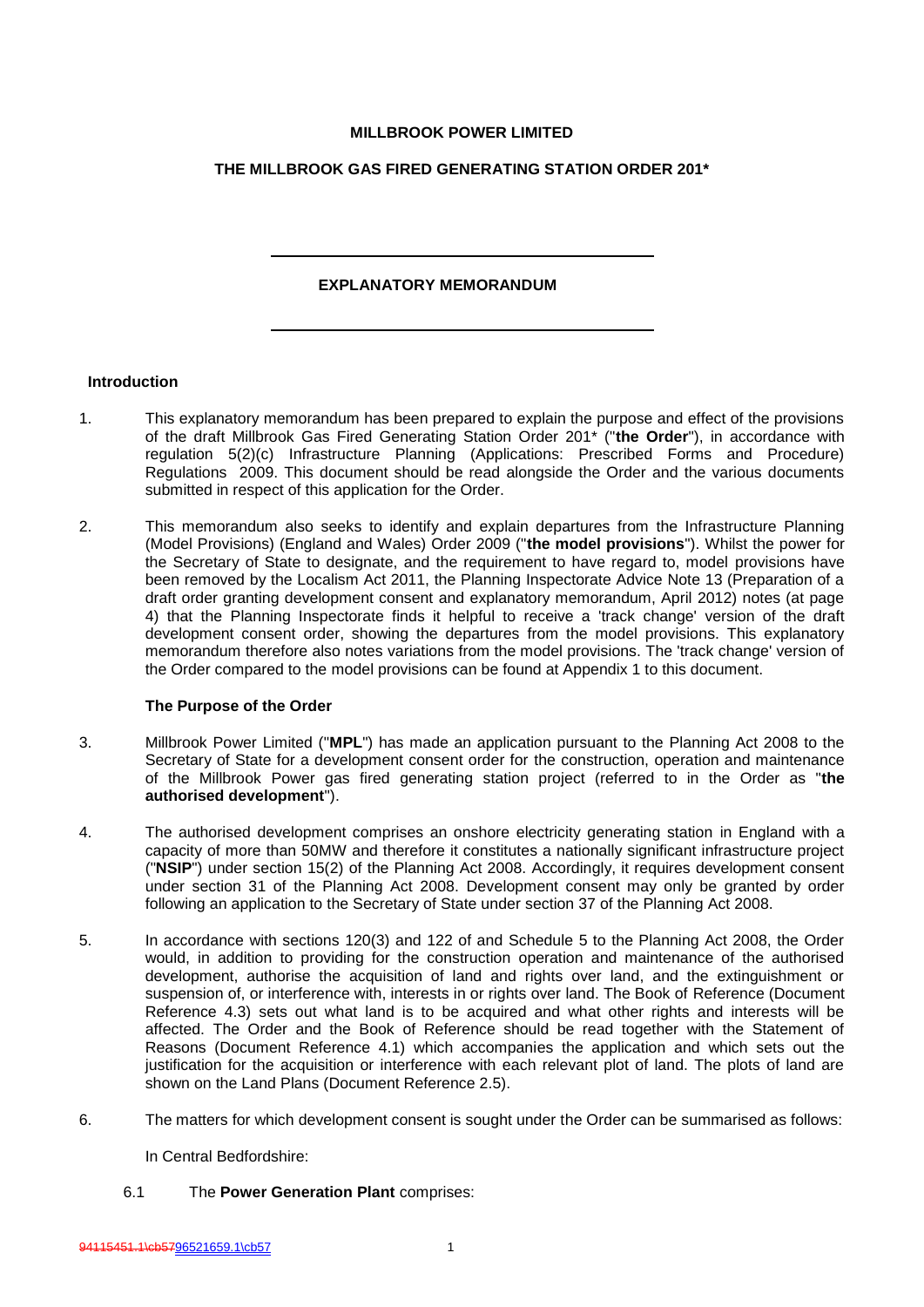- 6.1.1 a new Power Generation Plant in the form of an open cycle gas turbine (OCGT) peaking power generation station (Work Nos. 1A to 1D in Schedule 1 to the Order) fuelled by natural gas with a rated electrical output of up to 299 MWe. This is the output of the generating station as a whole, measured at the terminals of the generating equipment, The Power Generation Plant comprises:
	- (a) generating equipment including one Gas Turbine Generator with one exhaust gas flue stack and Balance of Plant (the "**Generating Equipment**") which are located within the **Generating Equipment Site**.
	- (b) an up to 2.2 km works to an existing access road and construction of a new access road (the "**Access Road"**) running from Green Lane (Work No. 2 in Schedule 1 to the Order) comprising-either:
		- (1)Option 2A: a new purpose built road providing access from Green Lane to the Generating Equipment Site of up to 2.2km. Option 2A would only be required to be constructed in the event that the Work No. 2A: the creation of a new junction between Green Lane and the existing access road comprising numbered work 5A in the Rookery South (Resource Recovery Facility) Order 2011 was (in the event that the new junction is not completed prior to commencement of the authorised development) and the maintenance of the existing access road including permanent road surface and kerb stones, fencing, safety barrier(s), signing and road markings works, footway, drainage (including culverts), electricity and telecommunications connections and other services and other incidental works; erand
		- Work No. 2B: a section of road of up to 1.4km in length connecting the existing access road to the Generating Equipment Site, including permanent road surface and kerb stones, safety barrier(s), signing and road markings<br>works, footway, drainage (including culverts), electricity and footway, drainage (including culverts), electricity telecommunications connections and other services and other incidental works.:
			- (2)Option 2B: a section of road of up to 1.4km in length connecting the access road comprising numbered work 5A in the Rookery South (Resource Recovery Facility) Order 2011 to the Generating Equipment Site. Option 2B would only be required to be constructed in the event numbered work 5A in the Rookery South (Resource Recovery Facility) Order 2011 was completed prior to the commencement of the authorised development;
	- (c) a temporary construction compound (numbered work 8) required during construction only (the 'Laydown Area');
- 6.2 an electrical connection (the **Electrical Connection,** Works No. 5, 6 and 7 in Schedule 1 to the Order) to export electricity from the Generating Equipment to the National Electricity Transmission System ("**NETS"**) comprising an underground double circuit Tee-in. This would require one new tower (which will replace an existing tower and be located in the existing Grendon – Sundon transmission route corridor, thereby resulting in no net additional towers). This option would require two sealing end compounds ("**SECs**"), one located on each side of the existing transmission line, and both circuits would then be connected via underground cables approximately 500 m in length to a new substation (the "**Substation**")*.*; and
- 6.3 a new underground gas pipeline approximately 1.8km in length (the "**Pipeline**") comprising numbered work 4A to bring natural gas to the Generating Equipment from the National Transmission System in Schedule 1 to the Order (the **Gas Connection**) The Gas Connection incorporates an Above Ground Installation (the "**AG**I"), comprising a minimum off-take connection and a pipeline inspection gauge facility (Work No. 3A in Schedule 1 to the Order) together with a new means of access off Houghton Lane and other incidental works (Work No.3B in Schedule 1 to the Order).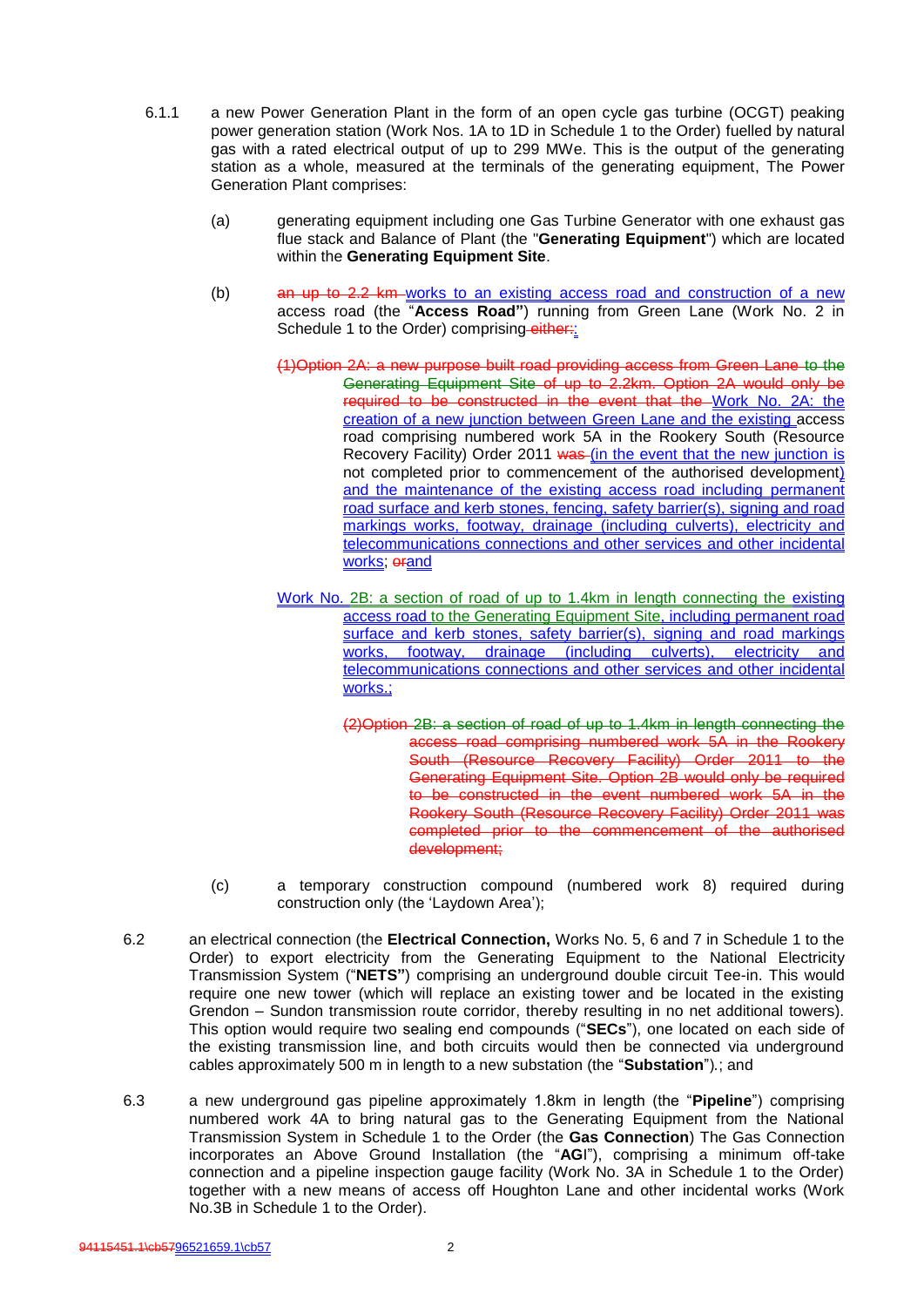- 7. Whilst certain street works are being carried out in the area of Bedford Borough Council, these works do not amount to development and as such Bedford Borough Council is not mentioned in Schedule 1 to the Order.
- 8. A further, more detailed, description of the various elements of the authorised development is provided in Schedule 1 to the Order (and the corresponding section of this Explanatory Memorandum below) and in Section 3 of the Environmental Statement (Document Reference 6.1) which accompanies this application.
- 9. The Power Generation Plant (including the Access Road and the Laydown Area) form an integral part of the nationally significant infrastructure project. The Gas Connection (including the Pipeline and the AGI) and the Electrical Connection constitute associated development within the meaning of section 115 of the 2008 Act.

#### **Associated development**

- 10. Pursuant to section 115 of the 2008 Act, development consent can be granted for the NSIP and associated development. Associated development is development associated with the NSIP as set out in section 115 of the 2008 Act, and having regard to guidance on associated development issued by the Secretary of State for Communities and Local Government (the "**Guidance**"). The Guidance illustrates the types of development that may qualify as associated development and sets out the defining characteristics of associated development. Associated development must not be an aim in itself. In most cases it is a type normally brought forward with the primary development, and may include measures necessary to mitigate the effects of the primary development or innovative development ideas otherwise fulfilling the principles of the Guidance. It should be proportionate to the nature and scale of the primary development.
- 11. MPL has considered numbered works 3 to 7 against the policy and criteria in the Guidance. It is clear that all of these numbered works fall within the Guidance and are clearly capable of being granted development consent by the Secretary of State pursuant to section 115.
- 12. In particular, numbered works 3 to 7 are all:
	- 12.1 directly associated with the NSIP, as they are all required for the construction, maintenance or operation of the generating station, or to mitigate its impacts (paragraph 5(i) of the Guidance);
	- 12.2 subordinate to the NSIP none of them are an aim in themselves (paragraph 5(ii));
	- 12.3 proportionate to the nature and scale of the NSIP (paragraph 5(iv));
	- 12.4 of a nature which is typically brought forward alongside a gas-fired generating station (paragraph 6);
	- 12.5 listed in or analogous to the types of associated development listed in Annexes A and B to the Guidance. Those annexes mention (of relevance to numbered works 3 to 7): − "Electricity networks", "Fuel and pipe-line networks", "Overhead / underground lines", "Substations", "Sealing end compounds" and "Gas pipelines and pressure reduction stations".
- 13. As the Order seeks to apply and modify statutory provisions, including those relating to the compulsory acquisition of land, the Order has been drafted as a statutory instrument, in accordance with sections 117 and 120 of the Planning Act 2008.

#### **The Provisions of the Order**

14. The Order consists of 43 operative provisions, each referred to as articles, and 12 Schedules.

# **Parts 1 (Preliminary) and 2 (Principal Powers)**

15. Articles 1 (*Citation and Commencement*) and 2 (*Interpretation*) are preliminary provisions. Article 1 provides for the way in which the Order should be cited and when it takes effect. Article 2 provides for the interpretation of the rest of the Order, including the Schedules. Article 2 makes alterations to the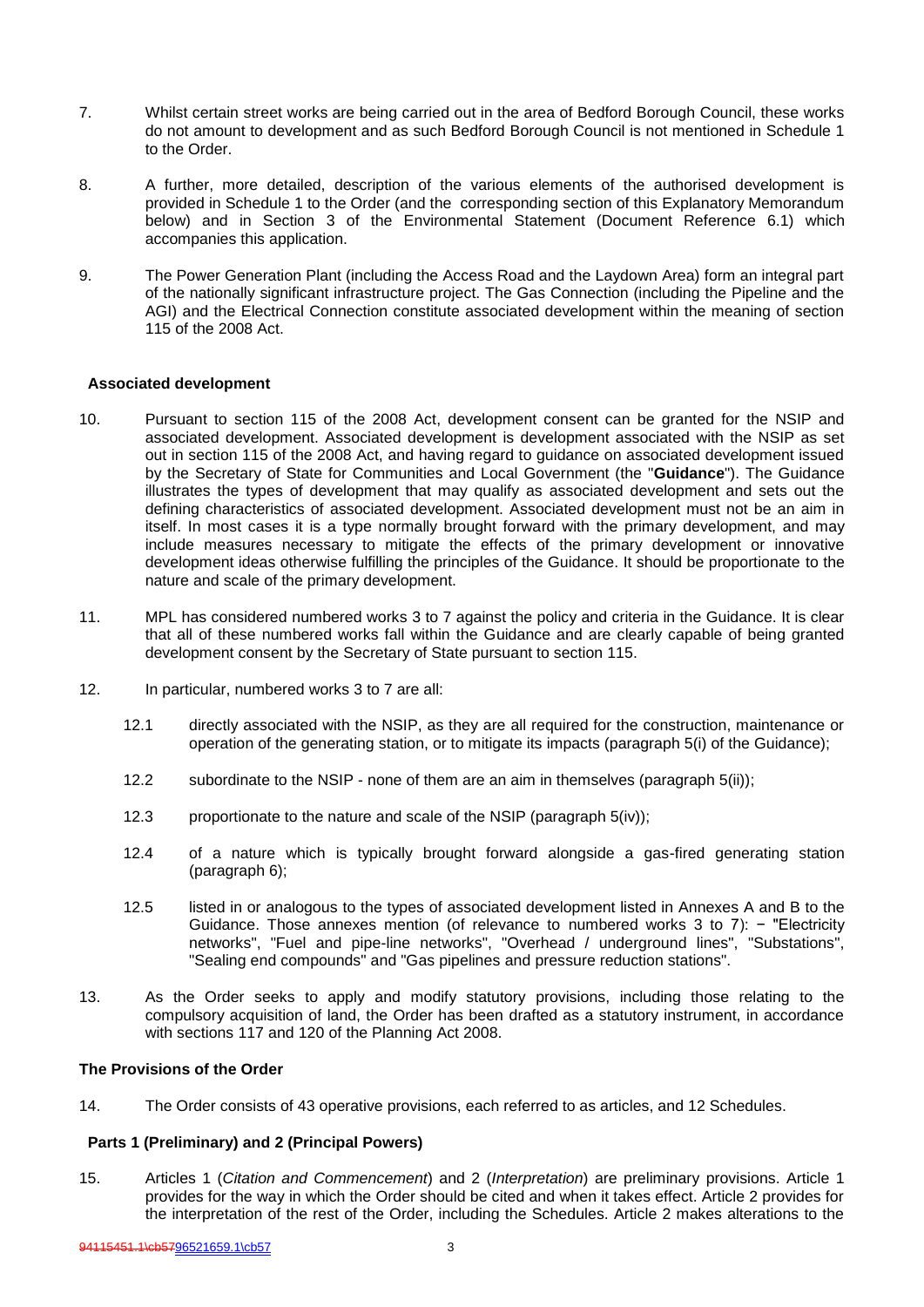model provisions to accommodate the departures from the model provisions elsewhere in the Order, and to add required definitions that are relevant in the context of the authorised development.

- 16.Article 2 defines 'commencement' to exclude surveys, site investigations, temporary fencing and site notices and a category of works defined as the 'permitted preliminary works' (being the carrying out of the low level restoration scheme drainage works). The definition of 'low level restoration scheme drainage works' refers to a drainage channel of about 375m in length along the southern margin of the limit of deviation for numbered work 1D and forming part of numbered work 1D(e), as set out on Figure 4 of Document Reference 2.3. A drainage channel has already been consented pursuant to planning permission reference number BC/CM/2000/8, however the proposed location for this channel needs to be altered to enable the construction of the proposed Project. Given that the drainage channel has already been consented under permission reference number BC/CM/2000/8 and given that the revised location for the drainage channel shown on Figure 4 is not materially different to that proposed under planning permission reference number BC/CM/2000/8, MPL considers it appropriate to allow for the early completion of this work (without triggering the requirements set out in Schedule 2 of the Order) as part of its programme of works for the implementation of development pursuant to planning permission reference number BC/CM/2000/8. This will prevent a situation where the drainage channel is constructed pursuant to planning permission BC/CM/2000/8 which then needs to be moved by MPL. A copy of planning permission reference number BC/CM/2000/8 is included as Appendix 2 of the Planning Statement (Document Reference 10.1).
- 16. Article 2 defines 'commencement' to exclude surveys, site investigations, temporary fencing and site notices.
- 17. As there are no ancillary works included in the Order the authorised development is referred to as such throughout the Order and the concept within the model provisions of an "authorised project" has not been used in the Order (there are however, "ancillary matters" as defined in section 120(4) of the Planning Act 2008 including compulsory purchase powers).
- 18. Article 2 defines 'Order limits' as the limits shown on the works plans. Article 2 defines 'Order land' as land required for, or is required to facilitate, or is incidental to, or is affected by, the authorised development shown on the land plans and described in the book of reference. The Order land does not include all of the Order limits as compulsory acquisition powers and powers of temporary use are not being sought over part of Green Lane and Houghton Lane.
- 19. Article 3(1) (*Development consent etc. granted by the Order*) grants development consent for the authorised development. Schedule 1 describes the authorised development in detail, split into numbered works, each of which represents a different part of the authorised development. Article 3(2) requires that the works authorised by the Order are situated within the areas shown on the Works Plans (Document Reference 2.6). This is in order to provide certainty as to what has been consented by the Order. Article 3(3) permits construction within limits of deviation which are also specified on the works plans. Requirement 2 provides for maximum and minimum parameters for certain key elements of the project. This approach, whilst going beyond the model provisions, reflects a standard approach used in orders made under the Transport and Works Act 1992 and in recent development consent orders, including for example, the Progress Power (Gas Fired Power Station) Order 2015 and is appropriate in the current Order as it serves to precisely define the authorised development by reference to the plans, whilst preserving a sensible amount of flexibility in the implementation of the authorised development to allow for slight variances in ground conditions and choice of appropriate equipment and technology. The Environmental Statement accompanying the DCO Application (Document Reference 6.1) has assessed the authorised development within the full envelope provided by the limits of deviation.
- 20. Article 4 (*Maintenance of authorised development*) provides for the maintenance of the authorised development. Article 4(1) closely reflects the terms of the model provisions. Article 4(2) restricts maintenance to the Order limits in order to provide a defined parameter within which this power can be exercised. A definition of "maintain" has been included so that it is clear what the term involves. The Environmental Statement accompanying the DCO Application (Document Reference 6.1) has assessed maintenance as defined in the Order.
- 21. Article 5 (*Operation of authorised development*) permits the operation and use of the generating station comprised in the authorised development and is included pursuant to section 140 of the Planning Act 2008. Article 5(2) specifically preserves the need for any other operational consent that may be needed for the Power Generation Plant in addition to the Order.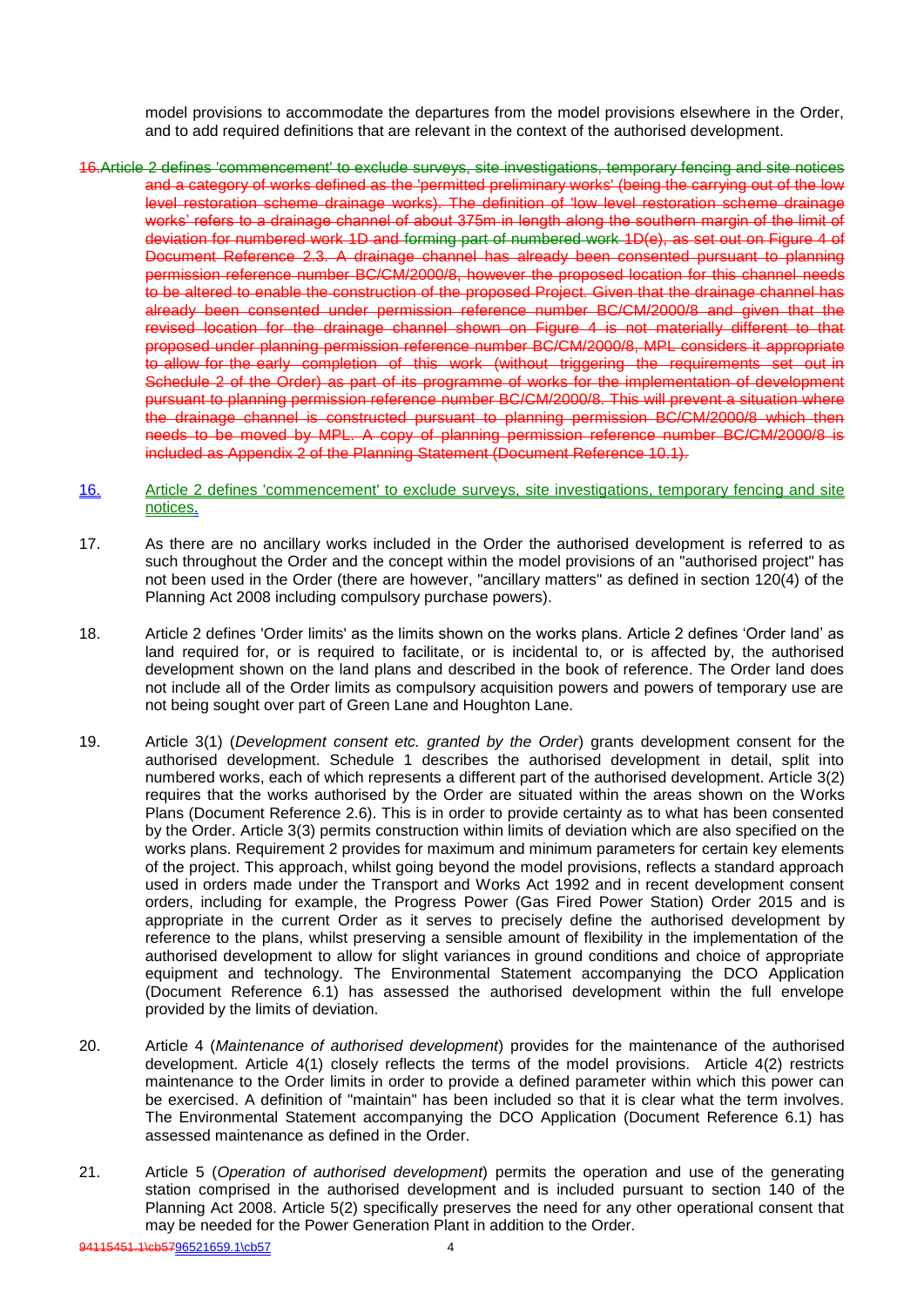- 22. Article 6 (1) (*Benefit of the Order*) makes clear that it is only the undertaker who may take the benefit of the Order. The "undertaker" is defined in Article 2 as MPL, as promoter of the scheme, and anyone who has the benefit of the Order pursuant to Articles 6 and 7. This definition follows the definition of undertaker in the Wrexham Gas Fired Generating Station Order 2017. Article 6(2) provides that for the numbered works 3A, 5, 6 and 7 the benefit of the Order is for the undertaker and National Grid (as National Grid may be best placed to carry out all or part of those works).. A similar approach regarding the benefit of parts of the Order sitting with two undertakers has been taken in Article 6 of the Meaford Gas Fired Generating Station Order 2016 and Article 6 of Progress Power (Gas Fired Power Station) Order 2015. These precedents are relevant as they relate to projects similar to the Project (i.e. a gas generating station with an electrical connection and a gas connection). The Article refers to both the undertaker and National Grid as it has not yet been determined whether the undertaker or National Grid or both parties will construct parts of the Gas Connection and the Electrical Connection.
- 23. Article 7 (*Consent to transfer benefit of the Order*) makes detailed provision for the transfer of the benefit of the Order and supplements Article 6(1). Under Article 7(4) the consent of the Secretary of State is needed before the undertaker can transfer the benefit of the Order but such consent is not required where (i) the transferee or lessee is the holder of a licence under section 6 of the Electricity Act 1989 or section 7 of the Gas Act 1986; or (ii) where the compensation provisions for the acquisition of rights or interests in land or for effects on land have been discharged or are no longer relevant. The justification for these provisions is that in such cases, the transferee or lessee will either be of a similar financial and regulatory standing to MPL so as to protect the provision for compensation for rights or interests in land that are compulsorily acquired pursuant to the Order, or there are no outstanding actual or potential compulsory purchase claims. Article 7(5) provides that where the consent of the Secretary of State is not needed, the undertaker must still notify the Secretary of State in writing prior to the transfer or grant of the benefit of the provisions of the Order. Articles 7(6) to (8) provide further detail on the notification that is to be given. This is based on the notification procedure contained in Article 7 of the Wrexham Gas Fired Generating Station Order 2017.Article 7(2) has been amended from the model provisions so that it refers to 'transfer, or grant', which is considered to be more accurate than 'agreement'.

# **Part 3 (Streets)**

- 24. Article 8 *(Power to alter layout etc. of streets)* allows the undertaker to alter the layout of a street or carry out any works in the street as are set out in Schedule 3 in the manner specified in Schedule 3. Article 8(2) allows for the alteration of the layout of any street within the Order limits for the purposes of construction, operation or maintenance, subject to obtaining the consent of the street authority and to the restoration of such streets to the reasonable satisfaction of the street authority. Article 8(5) provides that where the consent from a street authority has been requested pursuant to Article 8(4) then, if the street authority fails to notify its decision within eight weeks (or such longer period as is agreed in writing), consent is deemed to have been given. This wording is being discussed with the Local Authorities (Central Bedfordshire Council and Bedford Borough Council) and will assist the undertaker in keeping the construction period for the authorised development as short as reasonably practicable. Similar wording has been used in other made Orders, including the National Grid (North London Reinforcement Project) Order 2014 and the Hirwaun Generating Station Order 2015 (see Article 8). Wording regarding deemed consent is also included in Articles 11, 15, 17 and 42 and Schedule 12.
- 25. Article 9 *(Street works)* is a model provision intended to permit in certain streets (as specified in Schedule 4) the carrying out of street works for the purposes of the authorised development. Article 9(3) brings in sections 54 to 106 of the New Roads and Street Works Act 1991 to apply to any street works carried out pursuant to Article 9(1). This provides protection for the street authority for the street in question.
- 26. Article 10 *(Construction and maintenance of new or altered means of access)* provides that new or altered means of access are to be constructed to the reasonable satisfaction of the street authority and maintained at the expense of the undertaker for a year. Any part of the new or altered means of access which are proposed to be public highway (as set out on the Rights of Way, Streets and Access Plan submitted with the undertakers' application for the Order (Document Reference 2.7)) will then be maintained by the highways authority. Those parts of the new or altered means of access which are not intended to be public highway (such as private accesses which the undertaker is altering or creating and as also set out in the Rights of Way, Streets and Access Plan) will then be maintained by the street authority. Paragraphs (4) and (5) mirror the defence in section 58 of the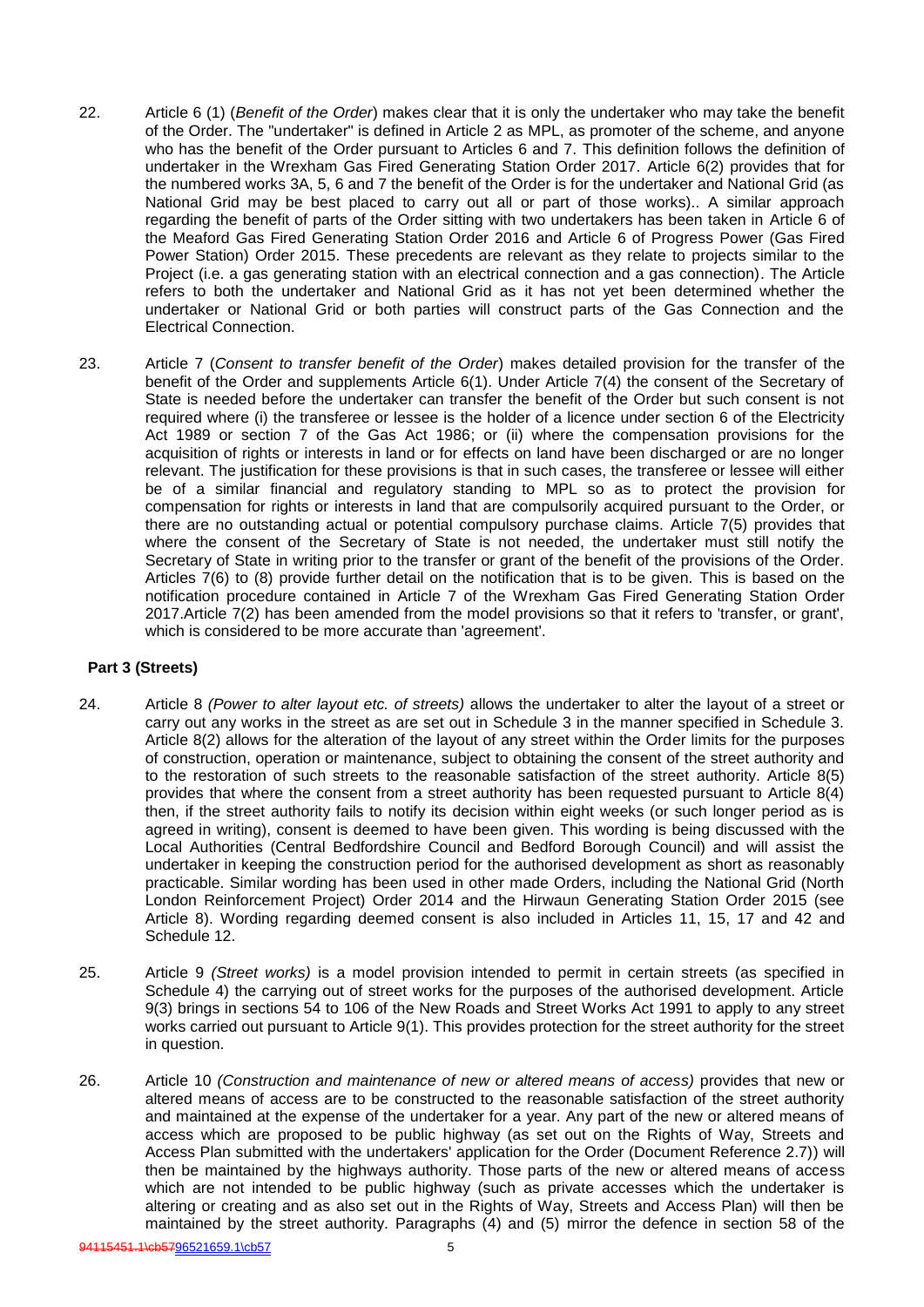Highways Act 1980 where the undertaker is subject to an action for damages and has taken such care as was reasonably required in the circumstances to secure that the street was not dangerous to traffic.

- 27. Article 11 *(Temporary prohibition or restriction of use of streets)* is slightly refined from the model provision and provides for the temporary alteration, diversion and prohibition or restriction on the use of streets for the purposes of carrying out the authorised development. Reference to temporary prohibition or restriction of use is a reference to the temporary control of how traffic and nonmotorised users (including pedestrians) may use and pass along the streets in question. As per the model provision, this applies generally, and also applies specifically to certain streets which are set out in Schedule 6 to the Order. Article 11(2) confers a power on the undertaker, where the use of a street has been temporarily prohibited or restricted under the power in Article 11, to use such a street as a temporary working site. There are consultation requirements before this power can be exercised, in the case of any streets not specified in Schedule 6 the undertaker would need to secure the consent of the street authority prior to prohibiting or restricting use and compensation may be payable in respect of the loss or suspension of private rights of way. Similar wording has been used in other made Orders, including Article 11 of the Wrexham Gas Fired Generating Station Order 2017, Article 12 of the Meaford Gas Fired Generating Station Order 2016, Article 12 of Progress Power (Gas Fired Power Station) Order 2015 and Article 11 of the Hirwaun Generating Station Order 2015.
- 28. Article 12 (*Stopping up of streets*) is drawn from a model provision and permits the undertaker to stop up the streets specified in Schedule 7. This stopping up can only take place if either the substitute street (also specified in Schedule 7) has been provided to the reasonable satisfaction of the street authority and is open for use or a temporary diversion is in place until the substitute street can be opened.
- 29. Article 13 *(Access to works)* is a model provision which permits the undertaker to form new or to improve existing means of access in the locations specified in Parts 1 and 2 of Schedule 3. For clarity, temporary and permanent means of access are dealt with separately. Other means of access or works can also be provided in other locations reasonably required for the authorised development with the approval of the relevant planning authority in consultation with the highway authority.
- 30. Article 14 (*Agreements with street authorities*) is a model provision which authorises street authorities and the undertaker to enter into agreements relating to the construction of a street or the carrying out of works in the street and the alteration and diversion of the street. In addition to the model provisions, it provides for such agreements to deal with the strengthening, improvement or repair of any streets, which is common in many similar orders. Similar wording has been used in other made Orders, including the Hirwaun Generating Station Order 2015, the Progress Power (Gas Fired Power Station) Order 2015 and the Wrexham Gas Fired Generating Station Order 2017.
- 31. Article 15 (*Traffic regulation*) allows, with the consent of the traffic authority, the undertaker to regulate traffic on roads (defined as a public highway maintained by and at the expense of the traffic authority) to the extent that is necessary for the purposes of or in connection with the construction of the authorised development. The Article gives effect to any prohibition, restriction or other provision made by the undertaker as if it was made by the traffic authority or local authority in whose area the road is situated. The Article is not in the general model provisions but there is a precedent for it in the Wrexham Gas Fired Generating Station Order 2017 (Article 14), which referred in its Explanatory Memorandum to its use in other made orders (including Article 37 of the Network Rail (Hitchin (Cambridge Junction)) Order 2011 and Article 38 of the Network Rail (Norton Bridge Areas Improvements) Order 2014). It is considered necessary to ensure that the authorised development can be constructed without unnecessary delay. A provision has been added to provide that consent from the relevant traffic authority is deemed to have been given if that authority fails to notify the undertaker of its decision within eight weeks of the receipt of the application however the Article ensures that the traffic authority is given not less than 4 weeks' notice in writing that the undertaker intends to exercise its power under this Article. This provision is again considered necessary so that there is no delay to implementation of the authorised development.

# **Part 4 (Supplemental Powers)**

32. Article 16 (*Discharge of water*) is a model provision which enables the undertaker to discharge water into any watercourse, public sewer or drain in connection with the construction and maintenance of the authorised development with the approval of the owner of the watercourse, public sewer or drain (such approval not to be unreasonably withheld) and subject to certain other conditions. The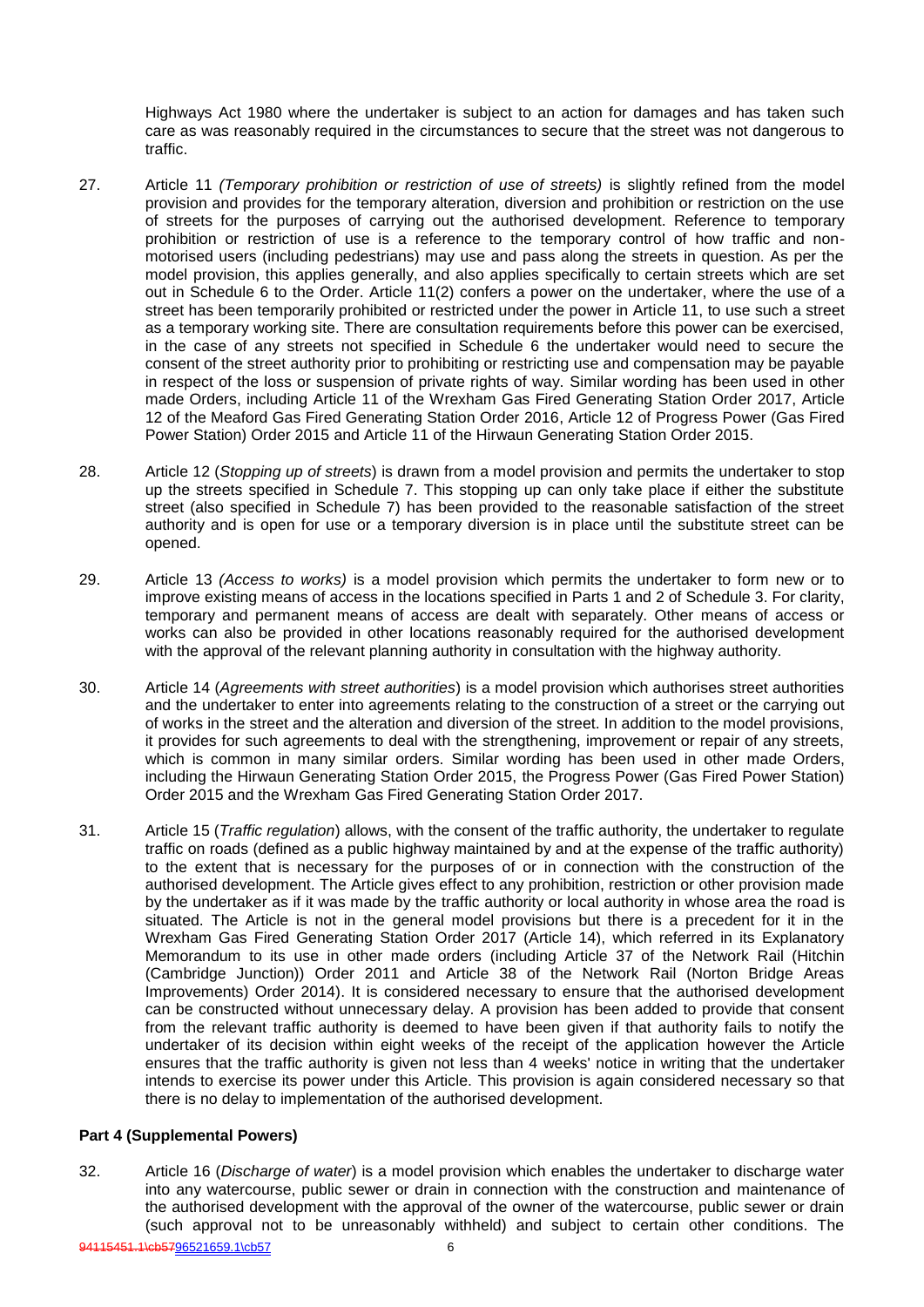reference from the model provisions to section 85 of the Water Resources Act 1991 has been deleted as this section has now been repealed and has been replaced with a reference to the Environmental Permitting (England and Wales) Regulations 2016 instead.

- 33. Article 17 (*Authority to survey and investigate the land*) is based on the model provision which allows the undertaker to survey and/or investigate land including bringing equipment onto the land and making trial holes. The power is subject to a number of conditions including a requirement for 14 days' notice to be given and is subject to the payment of compensation. The power extends to land "which may be affected by the authorised development" as surveys may need to be undertaken on such land to monitor the impacts of the authorised development (for example noise monitoring at residential receptors). The Article applies section 13 of the Compulsory Purchase Act 1965 (refusal to give possession to acquiring authority) thereby providing an enforcement mechanism (by way of a warrant) where entry onto land under the article is refused. This is considered necessary so that there is no delay in the implementation of the authorised development.
- 34. Article 18 (*Removal of human remains*) is a model provision which provides for the removal of human remains from the Order land and for their reburial in such burial ground or cemetery in which burials may legally take place as the undertaker thinks suitable for the purpose or for their treatment according to the wishes of any personal representatives or relatives who come forward following the giving of the necessary notices. This article has been included as MPL has not been able to rule out the presence of any human remains within the Order land and is considered necessary so that there is no delay in the implementation of the authorised development.

### **Part 5 (Powers of Acquisition)**

- 35. Article 19 (*Compulsory acquisition of land*) provides for the compulsory acquisition of such land as is required for the authorised development (or to facilitate the authorised development or is incidental to the authorised development). The Article broadly follows the model provision, reference to compensation for the extinguishment or suspension of a private right of way has been deleted as this is dealt with in Article 23 (*Private rights*). A similar approach was taken in the Wrexham Gas Fired Generating Station Order 2017.
- 36. Article 20 (*Statutory authority to override easements and other rights*) provides that by virtue of section 158 of the 2008 Act in carrying out or using the development authorised by the Order and doing anything else authorised by the Order, the undertaker may interfere with any easement, liberty, privilege, right or advantage annexed to land and affecting other land, including any natural right to support, or breach any restriction as to use of land arising by virtue of contract. It also provides that by virtue of section 152 of the 2008 Act, compensation may be payable under section 10 of the Compulsory Purchase Act 1965 for any such interference or breach. This is not a model provision, but is added to clarify the position with regard to rights burdening land required for the authorised development. It has precedent, for example, in the Wrexham Gas Fired Generating Station Order 2017.
- 37. Article 21 (*Time limit for exercise of authority to acquire land compulsorily*) is a model provision which imposes a time limit of 5 years for the exercise of powers of compulsory acquisition. The date of the making of the Order has been used to align with the date from which the undertaker may exercise any powers of compulsory purchase that may be contained within the Order. MPL considers that 5 years is an appropriate time limit as it is consistent with the time limit for commencing the authorised development set out in requirement 1 of Schedule 2 of the Order.
- 38. Article 22 (*Compulsory acquisition of rights etc.*) is based on a model provision and entitles the undertaker to acquire rights over land which may be compulsorily acquired, including rights already in existence, or to create new rights or impose restrictions. The word "existing" has been deleted from the model provision wording in paragraph (3) in order to ensure that the undertaker is able to seek a lesser interference with land where this is appropriate (whether in the context of new or existing rights) as the authorised development is implemented. The article introduces Schedule 8, which amends existing compensation legislation in the case of a compulsory acquisition under the Order of a right by the creation of a new right or the imposition of a restriction. Schedule 8 does not affect the entitlement to compensation, but generally ensures that the compensation code applies to the compulsory acquisition by the creation of new rights and the imposition of restrictive covenants. The article also provides for the transfer of the power to acquire new rights to a statutory undertaker with the consent of the Secretary of State. This is to allow for the creation of easements in favour of statutory undertakers in respect of their apparatus which would not otherwise be possible as the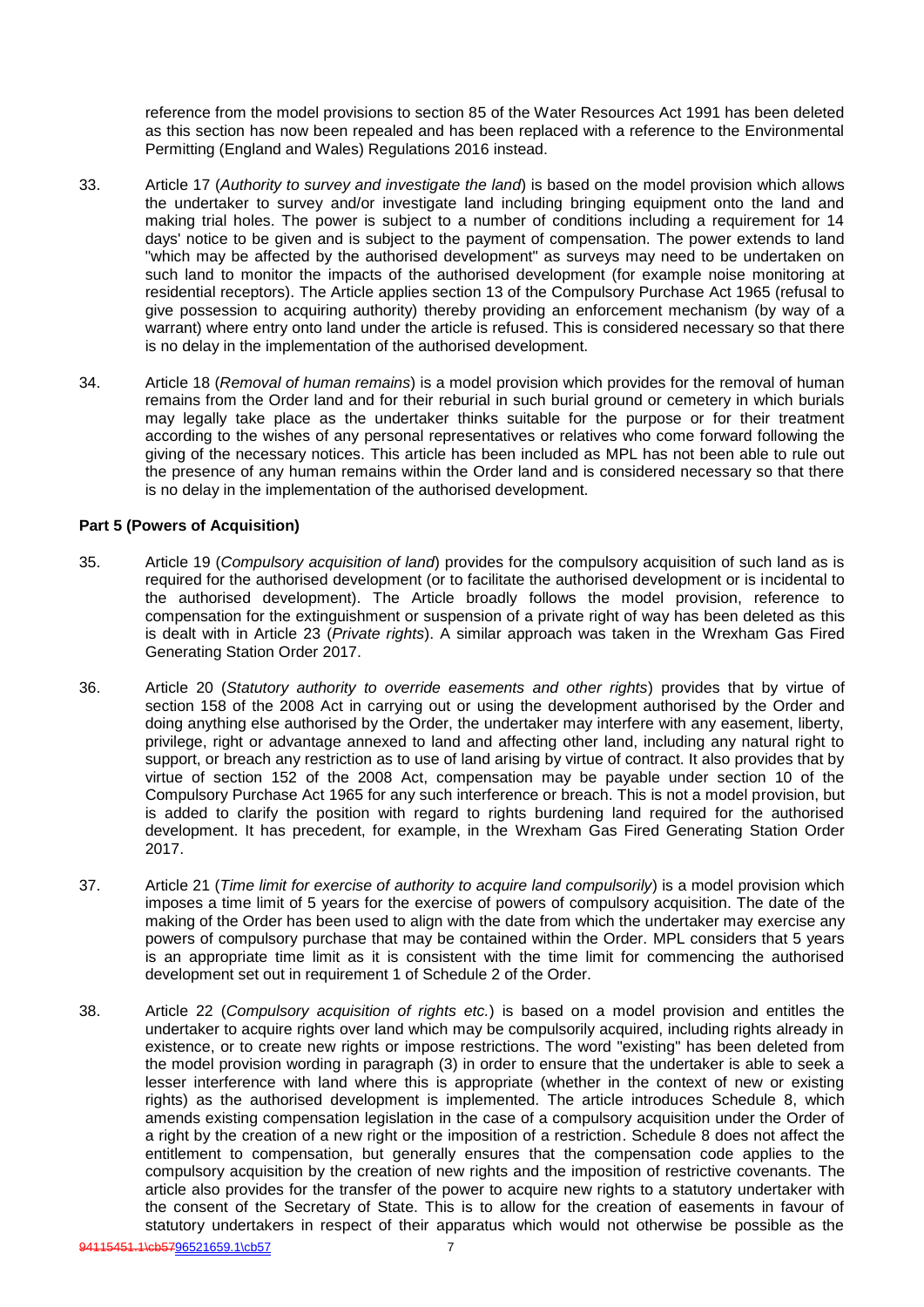undertaker does not own the dominant tenement. Wording has been included at paragraph (6) to make clear that legislation governing the compensation for the compulsory purchase of land is to apply in relation to the creation of new rights and the imposition of restrictions.

- 39. Article 23 (*Private rights*) is based on a model provision and has the effect of extinguishing private rights and restrictions over land where: (1) land is subject to compulsory acquisition; (2) the private right is inconsistent with a right being compulsory acquired (in this case extinguishment will only be in so far as their continuance would be inconsistent with the exercise of the undertaker's right); and (3) land is owned by the undertaker. The Article also suspends private rights where the private right is inconsistent with a right being compulsory acquired by the undertaker and also suspends private rights for as long as the undertaker is in temporary possession of land under the Order. The Article departs from the model provision in that it relates to all rights over land, not just rights of way, to ensure that any other rights that may exist cannot prevent the implementation of the Project. The Article follows the approach in Wrexham Gas Fired Generating Station Order 2017. Paragraph (4) limits the scope of the suspension of existing rights where temporary possession of land is taken pursuant to the Order.
- 40. Article 24 (*Application of the Compulsory Purchase (Vesting Declarations) Act 1981*) is a model provision that applies the vesting procedures in the Compulsory Purchase (Vesting Declarations) Act 1981 to the exercise of powers of compulsory acquisition pursuant to the Order and is a model provision. It gives the undertaker the option to acquire land via the process set out under the 1981 Act, rather than the notice to treat procedure. This article has been updated to incorporate and reflect the changes brought about by the Housing and Planning Act 2016. These modifications have precedent in Schedule 14 to the High Speed Rail (London – West Midlands) Act 2017A-and-the Wrexham Gas Fired Generating Station Order 2017 and the Silvertown Tunnel Order 2018.
- 41. Article 25 (*Acquisition of subsoil only*) permits the undertaker to acquire only the subsoil of land which is to be compulsorily acquired, and gives the undertaker the ability to minimise the extent of interests acquired from owners. This article is appropriate in the context of cables or pipes to be laid underground as part of the authorised development, where acquisition of the 'entire' freehold may not be required. This is a based on the model provision but has been amended to reflect the drafting used in the Silvertown Tunnel Order 2018.
- 42. Article 26 (Application–Modification of Part 1 of the Compulsory Purchase Act 1965) modifies the provisions of Part 1 of the Compulsory Purchase Act 1965 as applied to the Order by section 125 of the 2008 Act. This provision reflects recent changes introduced by the Housing and Planning Act 2016. Paragraphs (1) to (3) amend the provisions of the Compulsory Purchase Act 1965 so they are consistent with the terms of the Order and paragraph (4) makes it clear that the notice periods introduced by the Housing and Planning Act 2016 do not apply to the temporary possession or use of land under articles 26 or 27 of this Order. These modifications have broad precedent in Schedule 14 to the High Speed Rail (London - West Midlands) Act 2017-and the Wrexham Gas Fired Generating Station Order 2017 and the Silvertown Tunnel Order 2018.
- 43. Article 27 (*Rights under or over streets*) is a model provision which allows the undertaker to enter on and appropriate interests within streets where required for the purposes of the authorised development without being required to acquire that land. Provision is made for the payment of compensation in certain circumstances (with slight refinements to the wording of the model provisions). This refined wording has precedent in the Progress Power (Gas Fired Power Station) Order 2015.
- 44. Article 28 (*Temporary use of land for carrying out the authorised development*) allows the land specified in Schedule 9 to be temporarily used for the carrying out of the authorised development. There are clear limits on the length of time that the undertaker can use land in this way, provisions around giving 14 days' notice and restoration of the land following the temporary works. Wording has been added to paragraph 1(a)(ii) in order to allow Article 28 to be applicable in the context of land which may be the subject of compulsory purchase, prior to any such compulsory purchase taking place. New wording has also been added to paragraphs (3) and (4) to take in to account that MPL may, pursuant to Article 28(1)(a)(ii) temporarily use land that it may, eventually, compulsorily acquire. Should MPL compulsorily acquire the land that it is in temporary possession of, then MPL should remain in possession of such land. Wording has therefore been deleted in paragraph (8) to dovetail with the new drafting in paragraph (1). This wording closely follows that included within The Thames Water Utilities Limited (Thames Tideway Tunnel) Order 2014. Wording has been added at paragraph (9) to make clear that the Article does not preclude the creation or acquisition of new rights, imposition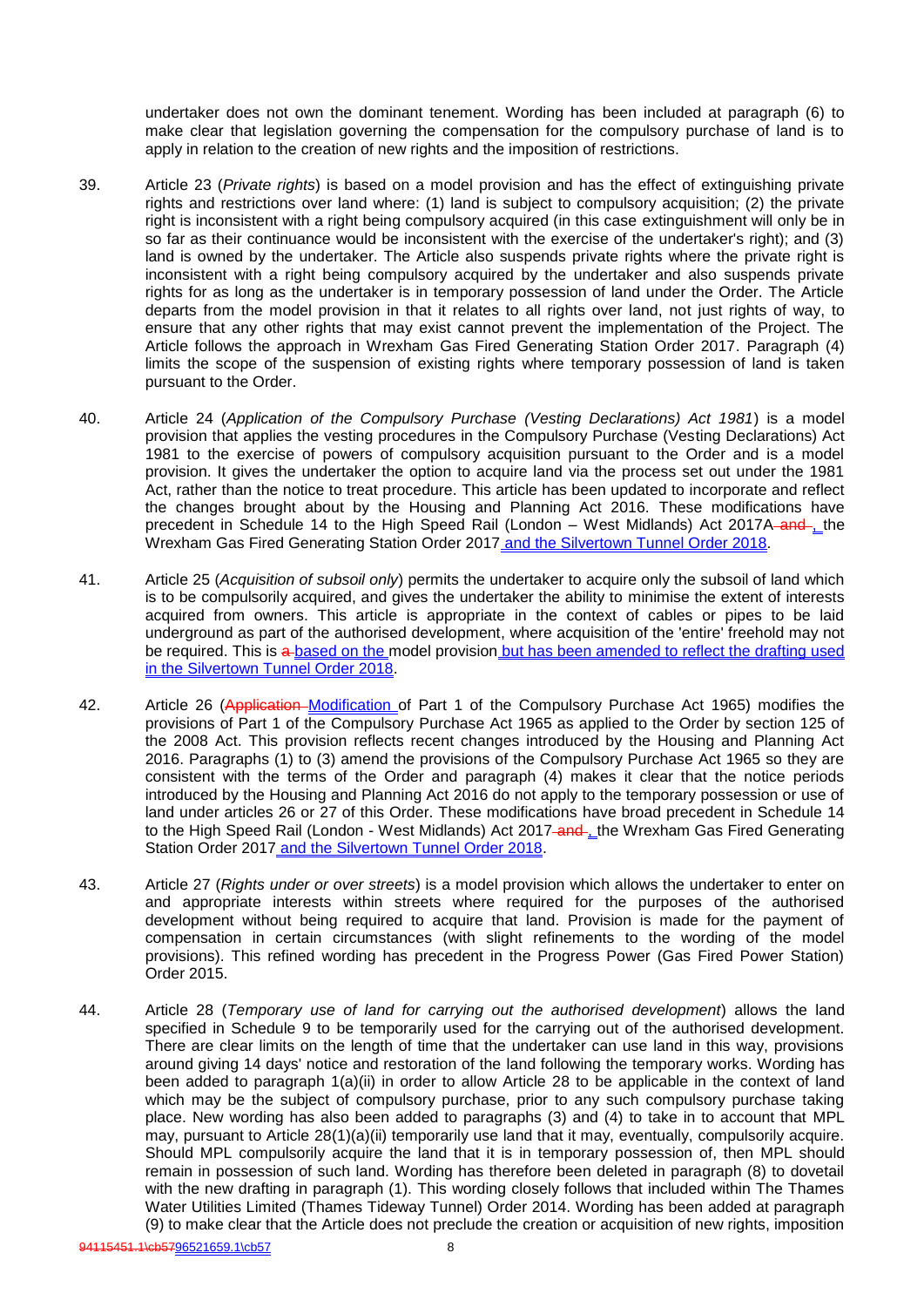of restrictions or acquisition of rights in the subsoil of any part of the Order land. It has precedent in the Wrexham Gas Fired Generating Station Order 2017. Sub-paragraph 13 dis-applies the provisions of the Neighbourhood Planning Act 2017 that relate to temporary possession. MPL's rationale for this is that the provisions relating to temporary possession in the Neighbourhood Planning Act 2017 have not yet come into force and that regulations required to provide more detail on the operation of the regime have not yet been made (or even consulted on). MPL is of the view that it is not currently possible to understand or reflect accurately the temporary possession provisions as intended by Government in respect of DCOs. As such, it is considered appropriate to apply the 'tried and tested' temporary possession regime which has been included in numerous DCOs and Orders made under the Transport and Works Act 1992 to date. This approach has also been taken in the draft DCOs submitted in respect of the applications for the Silvertown Tunnel, Eggborough CCGT and Tilbury 2.

- 45. Article 29 *(Temporary use of land for maintaining the authorised development)* provides for the temporary use of land for maintenance of the authorised development. There are clear limits on the length of time that the undertaker can use land in this way, provisions around giving 28 days' notice and restoration of the land following the temporary possession. This Article is broadly based on the model provision and provides for the payment of compensation for that temporary use of the land. The maintenance period has been adapted from the model provision to apply to the period 5 years beginning with the date of final commissioning as opposed to the date on which the project is opened for use as this is more appropriate for this type of development. Similar wording has been used in other made Orders for gas fired generating stations, including the Hirwaun Generating Station Order 2015, the Progress Power (Gas Fired Power Station) Order 2015 and the Wrexham Gas Fired Generating Station Order 2017. However, in order to be able to carry out the landscaping commitments set out in the landscaping and ecological mitigation and management strategy, the maintenance period has been extended to the period in the strategy approved pursuant to Requirement 3 subject to a maximum of 10 years. A similar provision was included in the North Wales Wind Farm Connection Order 2016. Sub-paragraph 12 dis-applies the provisions of the Neighbourhood Planning Act 2017 that relate to temporary possession for the reasons set out in paragraph 44 above.
- 46. Article 30 (*Statutory undertakers*) provides for the acquisition of land belonging to statutory undertakers within the Order land. This includes a power to move the apparatus of those statutory undertakers and to extinguish their rights. The model provision has been amended so as to allow for the suspension of rights of a statutory undertaker (for example where land is being temporarily used under the terms of the Order) rather than just extinguishment. This power is required over the whole of the Order land and similar wording has been used in made Orders for gas fired generating stations, including the Wrexham Gas Fired Generating Station Order 2017.
- 47. Article 31 (*Apparatus and rights of statutory undertakers in streets)* makes provision in respect of the apparatus and rights of statutory undertakers in streets which are altered or diverted or where use is temporarily prohibited or restricted under Articles 10 or 11 or where a street is stopped up under Article 12. It is a model provision but has been amended in that paragraph (2) onwards has been deleted from the model provision to avoid duplication with the protective provisions contained in Schedule 10 of the Order. For example, paragraph 4 of Part 1 of Schedule 10 deals with access to apparatus located in a street where there is a temporary prohibition or restriction on use under Article 11 and paragraphs 6 and 9 of Part 1 of Schedule 10 deal with the relocation of apparatus and payment of costs.
- 48. Article 32 (*Recovery of costs of new connections*) provides that persons who have to create a new connection following the exercise of powers under Article 32 may recover the costs of new connections from the undertaker. It is a model provision.

#### **Part 6 (Operations)**

49. Article 33 (*Felling or lopping of trees and removal of hedgerows*) provides that the undertaker may fell or lop or cut back the roots of any tree or shrub within the Order limits to prevent it obstructing or interfering with the construction, maintenance or operation of the authorised development. Compensation is provided for if loss or damage is caused. It is a model provision. Paragraph (4) has been included in a departure from the model provisions to permit the removal of any hedgerows within the Order limits that may be required for the purposes of carrying out the authorised development. It should be noted that there are no protected trees or important hedgerows located within the Order limits.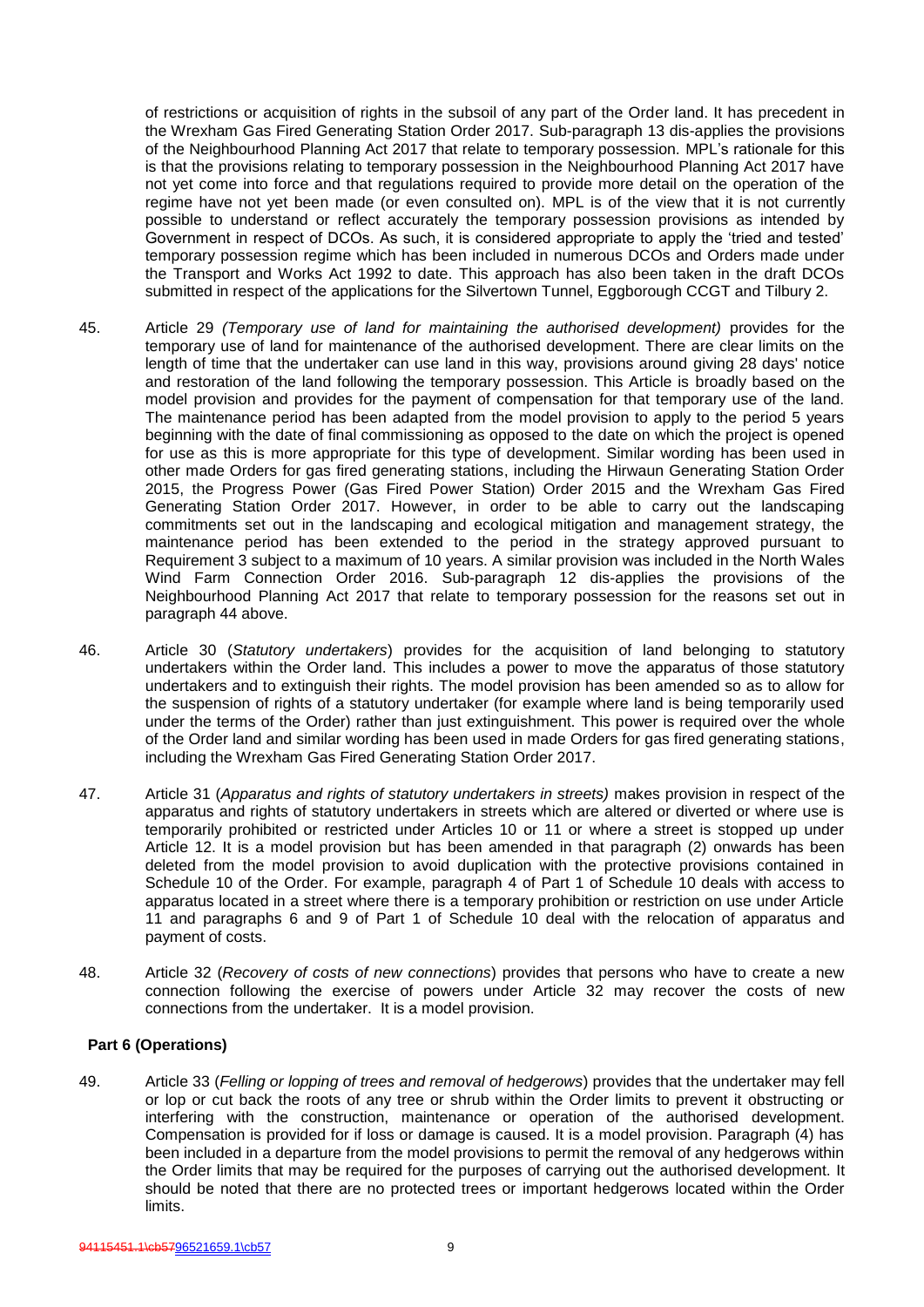## **Part 7 (Miscellaneous and General)**

- 50. Article 34 (*Application of landlord and tenant law*) is a model provision which would override landlord and tenant law so far as it would prejudice the operation of any agreement for leasing the whole of the authorised development or the right to operate the same or any agreement entered into by the undertaker for the construction, maintenance, use or operation of the authorised development. This provision is required to ensure that there is no impediment to the construction, use or maintenance of the authorised development.
- 51. Article 35 (*Cases in which land is to be treated as not being operational land*) is a model provision which has the effect of ensuring that the land on which the authorised development is constructed is not excluded from being "operational land" under the Town and Country Planning Act 1990 by the effect of section 263 of that Act. A similar provision has been included in other made Orders for gas fired generating stations, including the Hirwaun Generating Station Order 2015, the Progress Power (Gas Fired Power Station) Order 2015 and the Wrexham Gas Fired Generating Station Order 2017.
- 52. Article 36 (*Defence to proceedings in respect of statutory nuisance*) provides that no one shall be able to bring statutory nuisance proceedings under the Environmental Protection Act 1990 in respect of noise, if the noise is created in the course of carrying out construction or maintenance of the authorised development and for which notice has been given under section 60 or consent obtained under section 61 of the Control of Pollution Act 1974 or which is an unavoidable consequence of the authorised development. A similar provision has been included in other made Orders for gas fired generating stations, including the Hirwaun Generating Station Order 2015, the Progress Power (Gas Fired Power Station) Order 2015 and the Wrexham Gas Fired Generating Station Order 2017.
- 53. Article 37 (*Protective provisions*) provides for Schedule 10, which protects the interests of certain statutory undertakers, to have effect.
- 54. Article 38 (*Modifications to and amendments of statutory provisions*) provides for Schedule 11, which provides for modifications to and amendments of the Rookery South (Resource Recovery Facility) Order 2011. These modifications and amendments are explained further in the section on Schedule 11 below. The modifications are made pursuant to the power contained in s 120(5) Planning Act 2008, which permit in certain circumstances the amendment of "statutory provisions", defined in s 120(6) as including an instrument made under an Act. The Rookery South (Resource Recovery Facility) Order 2011 is such a statutory instrument, and the amendments fall within the circumstances within which amendments are permitted. They are amendments of provisions which relate to matters for which provision may be made in the order or which it is necessary or expedient to make in connection with this Order, being the means by which conflicts between the works and powers contained within the two development consent orders are to be avoided.
- 55. Article 39 (*Certification of plans etc.*) is a model provision which provides for the submission of the book of reference, plans and documents referred to in the Order to the Secretary of State in order that they may be certified as being true copies.
- 56. Article 40 (*Service of notices*) deals with the service of notices pursuant to the Order. These provisions are based on those appearing in the Transport and Works (Model Provisions for Railways and Tramways) Order 2006.
- 57. Article 41 (*Procedure in relation to certain approvals*) provides a procedure in relation to consents and approvals required pursuant to the Order. It applies to all such consents etc, bar those under requirements in Schedule 2, where a separate more detailed procedure is provided for in Schedule 12. Schedule 12 has been used in various draft development consent orders and can be seen in a similar form in the Wrexham Gas Fired Generating Station Order 2017. It also provides that the procedures set out in Schedule 12 apply to any consent, agreement or refusal which needs to be obtained under the requirements set out in Schedule 2 to the Order. Article 42 clarifies the procedure which applies in respect of these additional consents, including by making clear that the appeals process set out in Schedule 12 applies.
- 58. Article 42 (*Arbitration*) is a general arbitration provision which provides that differences under the Order should be settled by arbitration unless another means of resolving a dispute is provided for in the Order. It is based on a model provision but has been amended to provide for an arbitrator to be appointed by the Centre of Effective Dispute Resolution in the event that the Secretary of State fails to appoint an arbitrator. This is to prevent any delay to the resolution of any disputes.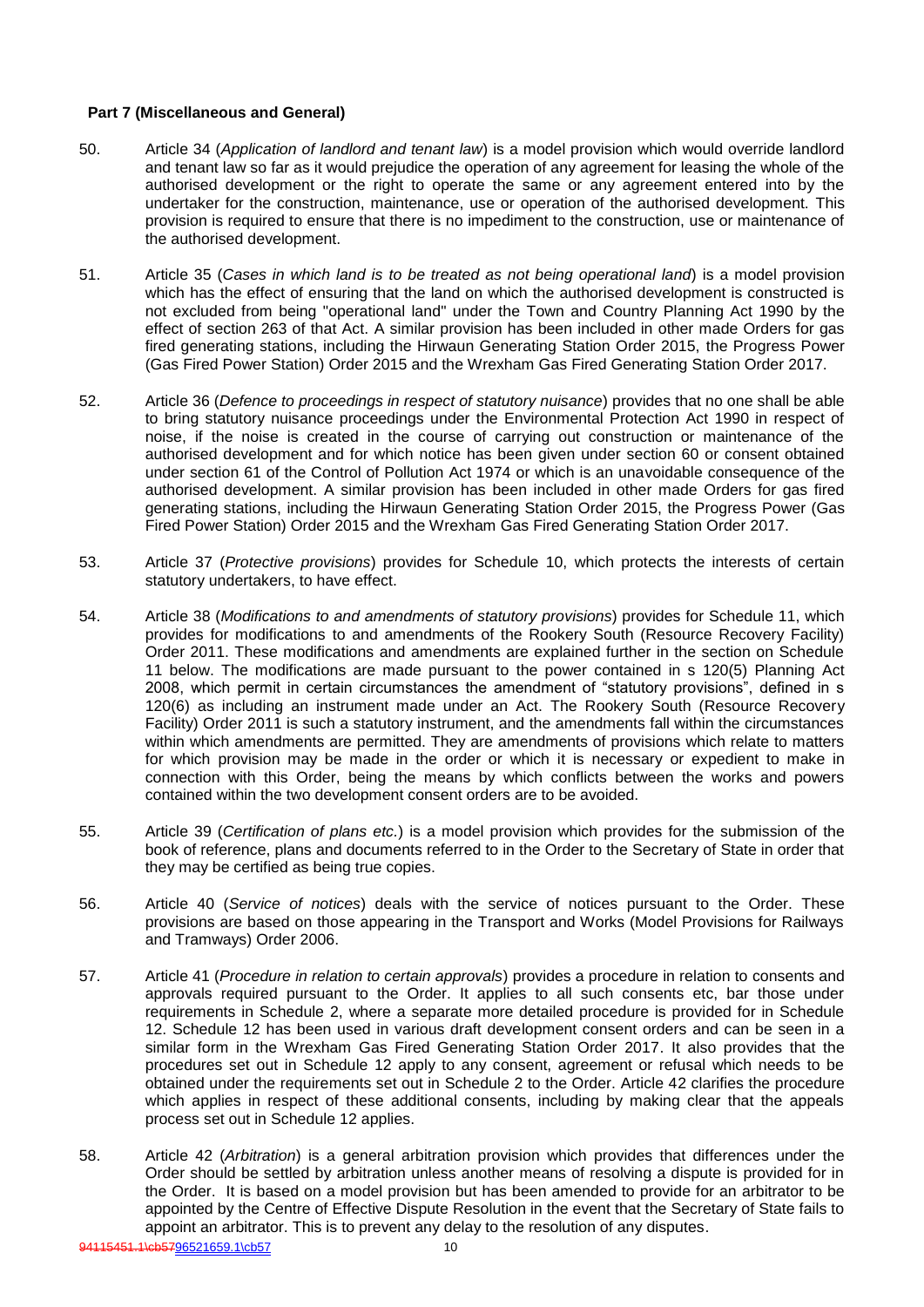- 59. Article 43 (*Funding)* provides for a guarantee or other form of security for the payment of compensation to be put in place prior to exercising the compulsory acquisition powers granted by the Order. The article is based on Article 39 of the Wrexham Gas Fired Generating Station Order 2017.
- 60. Article 48 (*Low Level Restoration Scheme)* ensures that MPL does not inadvertently find itself having breached the permitted low level restoration scheme for Rookery South Pit (planning permission reference number BC/CM/2000/8) through compliance with the requirements of Schedule 2 to the Order which have been approved by the relevant planning authority. This gives MPL certainty in discharging the requirements. The purpose of the article is to make it clear on the face of the Order that, given the overlapping nature of the permitted low level restoration scheme for Rookery South Pit (planning permission reference number BC/CM/2000/8) and the Order, any works carried out under the Order would not place the undertaker in breach of the permitted low level restoration scheme for Rookery South Pit (planning permission reference number BC/CM/2000/8). Its purpose also provides a useful record for the planning authority in terms of future monitoring where the land in question is subject to overlapping consents. The article confirms that the subsequent consent, the Order, takes precedence.

### **Schedules**

- 61. *Schedule 1 (Authorised development)* specifies the authorised development:
	- 61.1 *Work Nos. 1A to 1D:* describe the works necessary for the **Generating Equipment**  a simple cycle gas turbine power generation plant with a gross rated electrical output of up to 299 MWe, incorporating one gas turbine generator with an exhaust gas flue stack.
	- 61.2 *Work No 2* describes the requirements of Options 2A and 2B which are the two options for providing for the integral means of access to the Generating Equipment required together with electricity and telecommunications connections and other services. Option 2A would be An access road between Green Lane and Rookery South Pit has been constructed in the event that pursuant to numbered work 5A set out in the Rookery South (Resource Recovery Facility) Order 2011 was not implemented prior to the implementation of the Project. In the event that the undertaker for . However, the works to create a new junction between the access road and Green Lane have not yet been completed. Work No 2A therefore includes the construction of a new junction with Green Lane which would only be constructed in the event that the junction (which forms part of numbered work 5A set out in the Rookery South (Resource Recovery Facility constructed numbered work 5A then Option 2B would provide ) Order 2011) is not completed prior to the implementation of the Project. Work No. 2B provides for an access road from that numbered work 5A the existing access road to the site of the Generating Equipment. Only one of either Options 2A or 2B would be implemented.
	- 61.3 *Work No. 3:* describes the works necessary for the **Gas Connection**, an associated gas pipeline connection to bring natural gas to the Power Generation Plant from the National Transmission System in the vicinity of the authorised development. In more detail:
	- 61.4 *Work No 3A* describes the **AGI** (above ground installation) which comprises a minimum offtake connection (**MOC**) and a pipeline inspection gauge facility (**PIG facility**). The MOC is a National Grid facility which contains the equipment required safely to operate a connection to the National Transmission System. This MOC generally contains the tie-in to the NTS along with a control and instrumentation kiosk, an electrical supply kiosk and a remotely operable valve allowing control of the gas supply to the downstream works (the downstream works in this instance being the Power Generation Plant).
	- 61.5 *Work No 3A* also comprises a PIG launching facility which is a compound which houses a connection to a pressure vessel which allows for inline inspection of a stretch of buried pipeline. The launching facility is matched at the other end of the pipeline by a Receiving facility (as part of Work No. 1B).
	- 61.6 The underground pipeline itself (the **Pipeline**) is described in *Work No.4A* along with associated telemetry cabling and related works. *Work No 4B* describes the associated construction laydown area and site and welfare offices and workshops.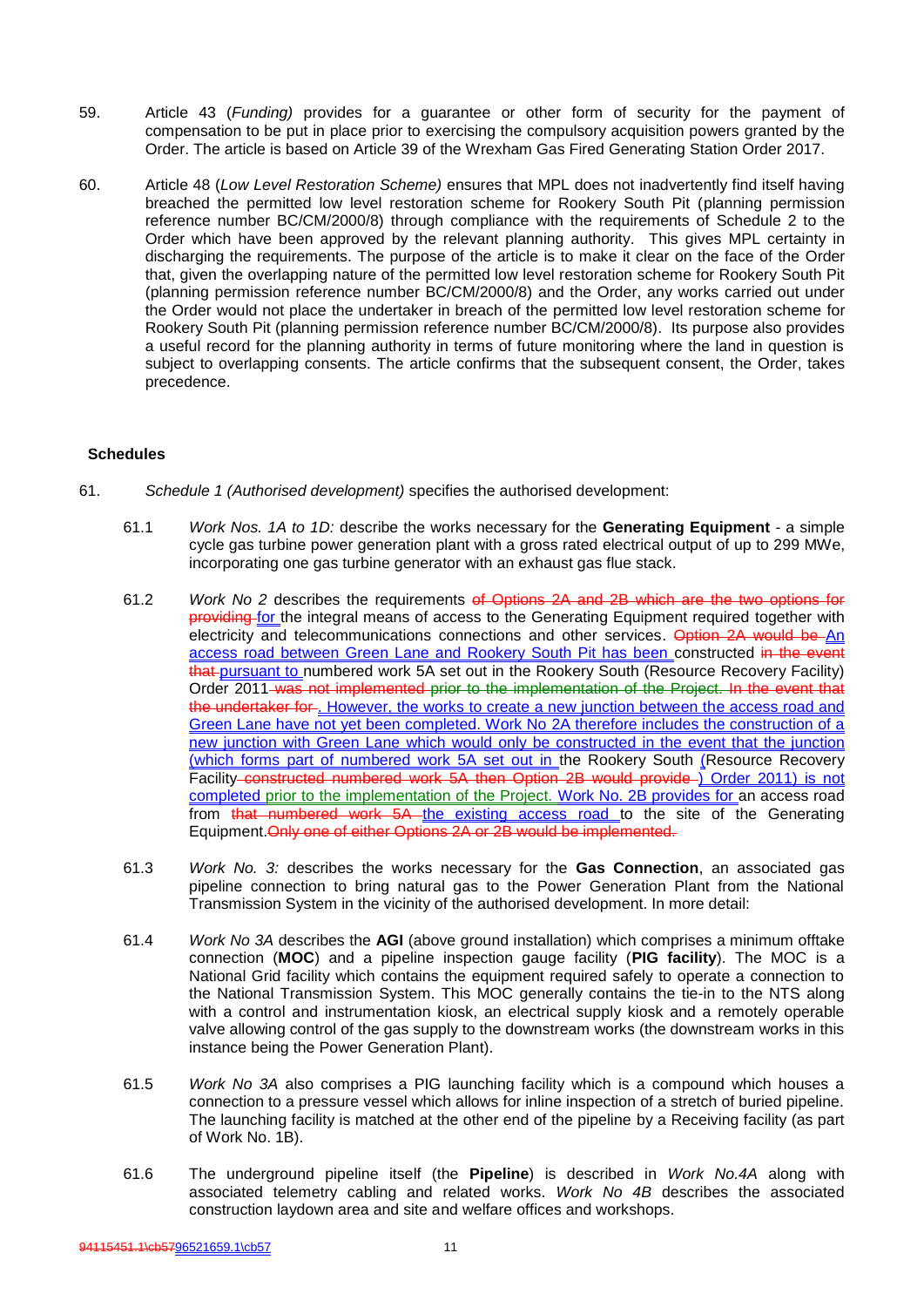- 61.7 *Work No 3B* describes the necessary access works to allow a construction and operational access to the AGI to be delivered together with electricity and telecommunications connections and other services.
- 61.8 *Work Nos. 5, 6 and 7*: describe the components of the associated **Electrical Connection** to export electricity from the Power Generation Plant to the NETS. In more detail:
- 61.9 *Work No 5* describes the new 400kV **Substation** required as well as related site works. A substation can either be an air insulated substation (AIS) or a gas insulated substation (GIS). MPL considers that a Substation with AIS technology is appropriate and acceptable in the location (within Rookery South Pit). The Substation would be approximately 200 m x 150 m.
- 61.10 *Work No 6* describes the underground cable connection from the Substation to the existing 400KV overhead transmission line. Two Sealing End Compounds are required and provide the location at which an electrical circuit can make the transition from being carried overground via a system of towers and wires (an overhead line) to being carried underground through an underground cable. The Sealing End Compounds contain the terminations from the The Sealing End Compounds contain the terminations from the underground cable, an overhead line tower and the connections between them.
- 61.11 *Work No 7* describes the temporary diversion works that would need to be undertaken by National Grid in order to deliver *Work Nos 5 and 6*. These temporary diversion works are anticipated to take no longer than six months.
- 61.12 *Work No. 8* describes the integral construction laydown area that will include hardstanding, site and welfare facilities.
- 62. *Schedule 2 (Requirements)* sets out the requirements which apply to the carrying out of and operation of the authorised development under the Order. They broadly follow those set out in the model provisions, where relevant, and where they have been amended this has been done following discussions with the relevant planning authority and/or other statutory consultees. The Order limits fall within the administrative areas of Central Bedfordshire Council and Bedford Borough Council. However, the majority of the Order limits falls within the administrative area of Central Bedfordshire Council. Central Bedfordshire Council and Bedford Borough Council have therefore decided that Central Bedfordshire Council is the appropriate relevant planning authority in respect of the majority of the requirements. Where the requirements cover aspects that are relevant to Bedford Borough Council then the approval of both Central Bedfordshire Council and Bedford Borough Council must be obtained. This has therefore been reflected in the drafting of the requirements. The requirements closely relate to the mitigation set out in the Environmental Statement (Document Reference 6.1).
	- 62.1 Requirement 1: requires that the authorised development is commenced within five years from the Order coming into force. This broadly follows the model provision.
	- 62.2 Requirement 2: requirement 2(1) sets out a list of plans in accordance with which the authorised development must be carried out. The requirement also notes that any documents approved pursuant to the requirements themselves will need to be complied with. This is more robust wording than that used in the model provisions but carries the model provision principle through. Requirement 2(2) sets out parameters for key elements of the authorised development and such parameters have been assessed within the Environmental Statement submitted with the application. Requirement 2(3) stipulates that to the extent that design principles for any numbered work are set out in the design principles statement located within the Design and Access Statement (Document Reference 10.2), that numbered work must be designed substantially in accordance with the relevant principle. Requirement 2(4) requires details of the layout, scale and appearance of key numbered works to be submitted and approved by the relevant planning authorities prior to work commencing on that numbered work (insofar as not already approved under requirement 5 which provides for approval of new highway accesses).
	- 62.3 Requirement 3 and Requirement 4: secure the landscaping and ecological mitigation proposals set out in the Environmental Statement (Document Reference 6.1) through the submission of a written strategy (containing certain specified details in relation to hard and soft landscaping works and ecological mitigation measures) in respect of numbered works 1, 2, 3A, 4, 5, 6 and 7 for the approval of Central Bedfordshire Council. The strategy that is submitted for approval must be substantially in accordance with the outline landscape and ecological mitigation strategy appended to the Environmental Statement (Appendix 11.4 of Document Reference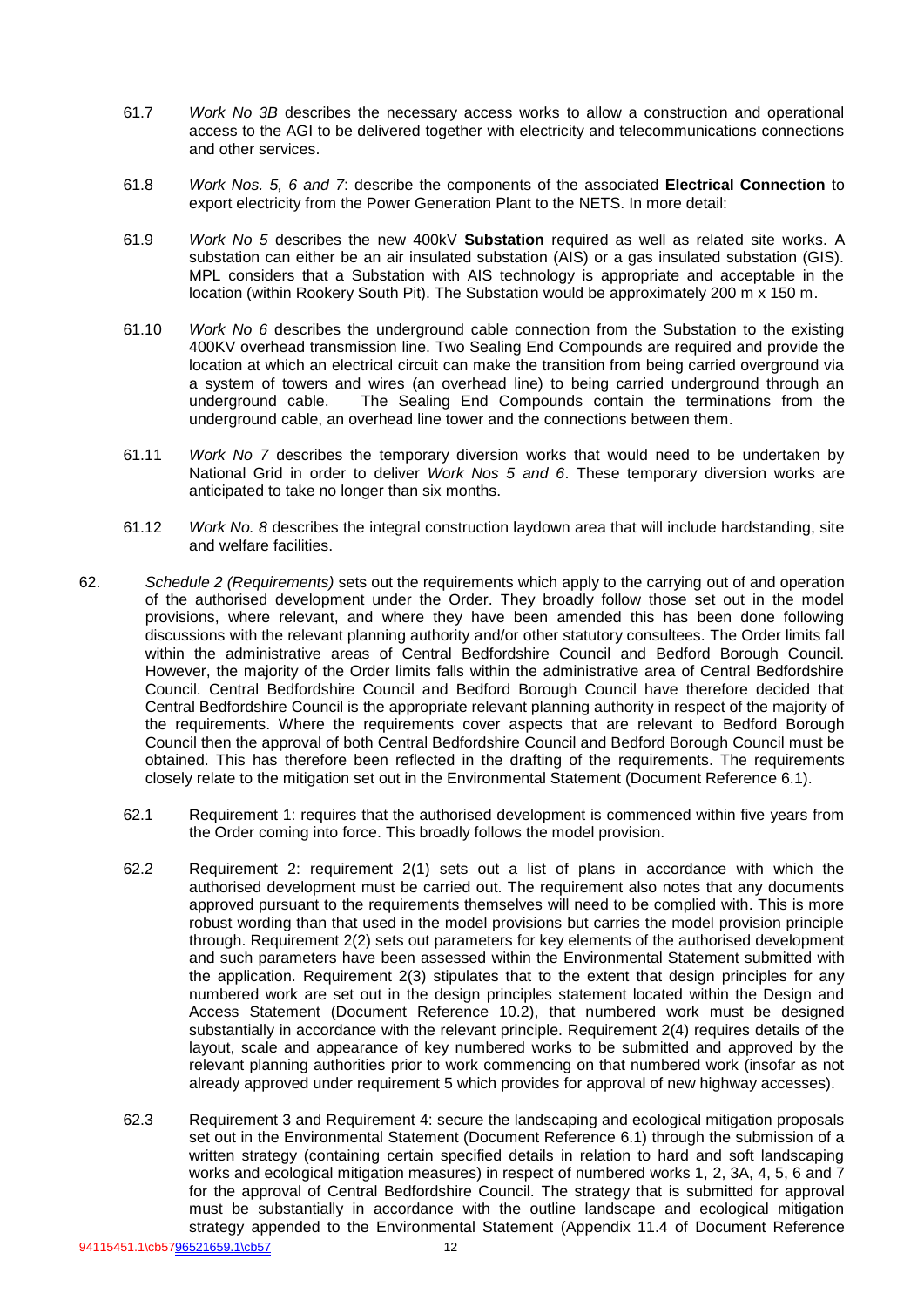6.2. Requirement 4 deals with the implementation and maintenance of landscaping and ecological mitigation measures and requires all landscaping works and ecological mitigation measures to be carried out in accordance with the strategy approved pursuant to requirement 3.

- 62.4 Requirement 5: provides that numbered work 1 of the authorised development may not commence until either the Rookery South access road and Option 2B or Option 2A has numbered work 2B have been constructed or the new junction forming part of numbered work 2A and numbered work 2B have been constructed to a standard suitable for construction (so as to enable the carrying out of the construction phase of the authorised development).
- 62.5 Requirement 5(2) secures the submission to the relevant planning authorities (in consultation with the highway authority) of the details of siting, design and layout of any new or modified accesses being created onto the highway as a result of the authorised development. Such works have to be carried out in accordance with the approved details. This follows the principle of the model provision except that it clarifies that where the details have already been provided as part of the application for this Order, they do not need to be provided again. Requirement 5(4) has been included at the request of the relevant planning authority and secures that the visibility splay at the entrance to the Access Road by Green Lane is kept clear during operation. It is only relevant in the event that Option 2A a new junction is constructed as part of numbered work 2A as, if the access road new junction pursuant to the Rookery South (Resource Recovery Facility) Order 2011 is constructed at any point then the design for and requirements relating to that road junction will be implemented.
- 62.6 Requirement 6: secures the submission of details to Central Bedfordshire Council for approval for all proposed permanent and temporary enclosures relating to numbered works 1, 3A, 4, 5, 6 and 7. Once approved, the details are to be implemented and maintained. This requirement broadly follows the model provision.
- 62.7 Requirement 7: requires that prior to the commencement of works 1, 2, 3A, 5 and 6, written details of the surface and foul water drainage strategy for the construction and operational phases of the authorised development have been submitted to and approved by Central Bedfordshire Council. The Requirement secures that the surface and foul water drainage system is to be constructed prior to the commencement of the operational phase of that part of the authorised development.
- 62.8 Requirement 8: requires that none of numbered works 1 to 8 may commence until a scheme for that numbered work to deal with the contamination of any land, including groundwater, which is likely to cause significant harm to persons or pollution of controlled waters or the environment has been submitted to and approved in writing by Central Bedfordshire Council. The Requirement details that the scheme must include an investigation and assessment report prepared by a specialist consultant approved by the relevant planning authority to identify the extent of any contamination and the remedial measure required. Remediation must be carried out in accordance with the approved scheme unless otherwise agreed in writing by the relevant planning authority. The requirement also secures that ground conditions and stability and foundation design measures are taken into account in the scheme. This requirement has been worded to reflect discussions with the Environment Agency.
- 62.9 Requirement 9: is derived from a model provision and requires that none of numbered works 3A, 4A, 6 and 7(a) may commence until a written scheme of archaeological investigation has been submitted to and approved by Central Bedfordshire Council. The Requirement specifies particular provisions that must be made in the written scheme of archaeological investigation and specifies that the investigation must be carried out in accordance with the approved scheme unless otherwise agreed in writing by Central Bedfordshire Council. This requirement has been worded to reflect discussions with Central Bedfordshire Council.
- 62.10 Requirement 10: is not a model provision, although it does incorporate several separate provisions. The requirement secures the submission for approval by the relevant planning authorities of a construction environment management plan (CEMP). The final construction environment management plan must be substantially in accordance with the outline construction environment management plan appended to the Environmental Statement (Appendix 3.2 of Document Reference 6.2 (Revision 2)). The requirement also specifies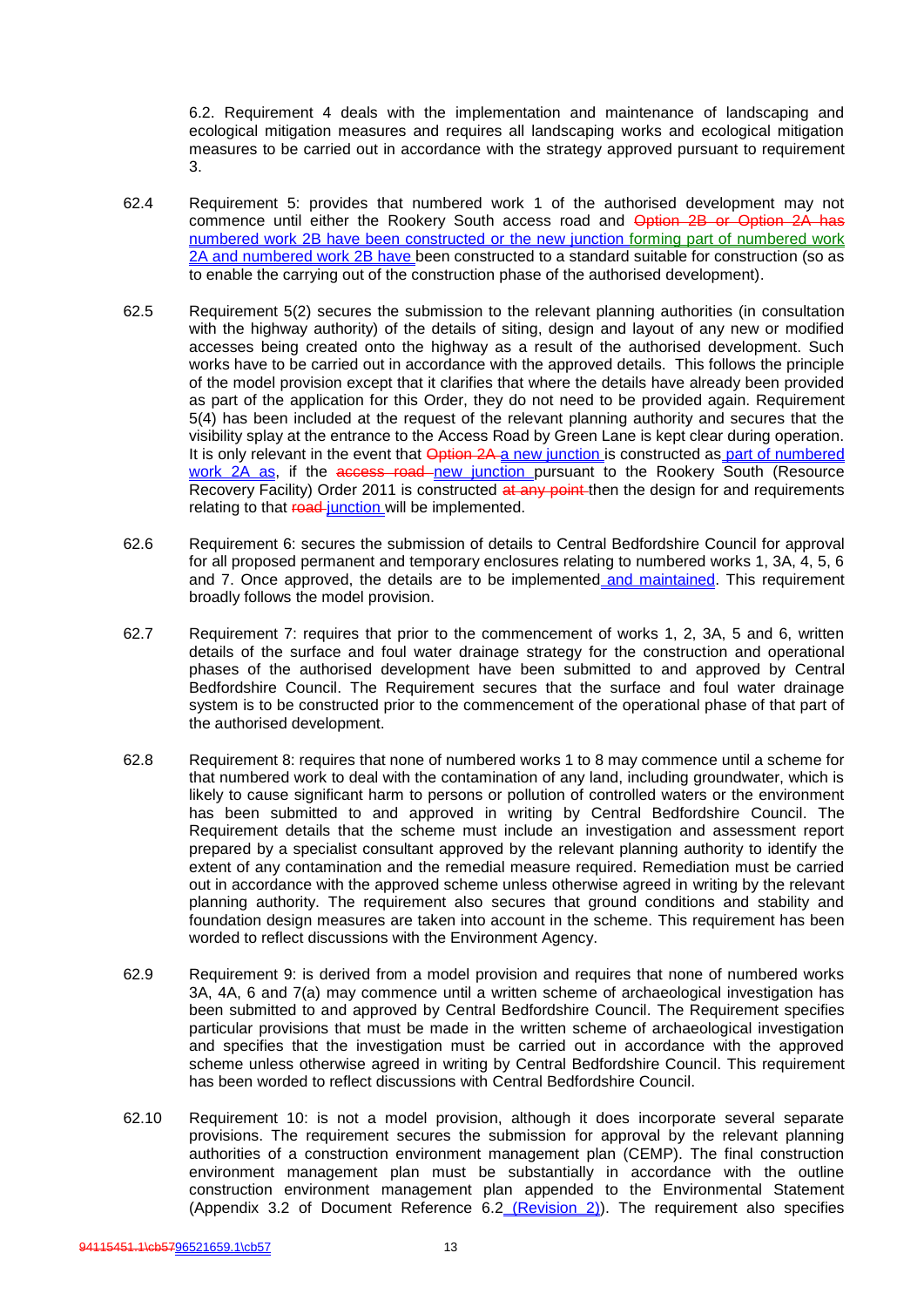particular measures that the final CEMP must contain. All construction works are required to be undertaken in accordance with the approved CEMP.

- 62.11 Requirement 11: requires a construction traffic management plan be submitted to the relevant planning authorities prior to the commencement of numbered works 1 to 8. This plan must be substantially in accordance with the outline plan that is appended to the Environmental Statement (Appendix 12.4 of Document Reference 6.2).
- 62.12 Requirement 12: requires that prior to final commissioning a noise scheme providing for the control of noise during operation must be submitted to and approved by Central Bedfordshire Council.
- 62.13 Requirement 13: requires a construction noise monitoring scheme to be submitted to and approved by Central Bedfordshire Council prior to the commencement of the authorised development.
- 62.14 Requirement 14: is based on a model provision and specifies the days on which and hours within which (provision for start up and shut down is made) construction works and the delivery and removal of materials can take place. The requirement does not prevent the undertaker from undertaking these works outside the specified hours but this can only be done with the prior, written approval of Central Bedfordshire Council.
- 62.15 Requirement 15: is based on a model provision and requires the submission of a written scheme for the management and mitigation of artificial light emissions for numbered works 1, 3A and 5 for the approval of Central Bedfordshire Council. The written scheme must be substantially in accordance with the outline lighting strategy. The approved scheme must be implemented and maintained during the operation of the relevant numbered work.
- 62.16 Requirement 16: requires the submission to and approval by the relevant planning authorities of a written construction worker travel plan prior to the date of commencement of any numbered work. The construction worker travel plan submitted for approval must be substantially in accordance with certain measures in the travel plan that is appended to the Environmental Statement (Appendix 12.2 of Document Reference 6.2) (save for measures which relate to the operational phase). The construction worker travel plan must be carried out as approved.
- 62.17Requirement 17: specifies that in any calendar year the operation of the gas turbine generators comprised in numbered work 1A shall not exceed 2,250 hours in total, provided that the five year rolling average does not exceed 1,500 hours per calendar year. The undertaker must submit a written report to Central Bedfordshire Council within 3 months of the end of each calendar year detailing the total number of hours that the gas turbine generators have operated for.
- 62.17 Requirement 17: specifies that the undertaker is not permitted to operate the generating station comprised in the authorised development for a greater number of hours than that assessed in the environmental statement.
- 62.18 Requirement 18: details that within 24 months of the Order land ceasing to be used for the purposes of electricity generation, a scheme for the demolition and removal of numbered work 1 must be submitted to Central Bedfordshire Council for approval. Demolition and removal of numbered work 1 must be implemented in accordance with the approved scheme. Paragraph (3) of this Requirement specifies that on the one year anniversary of the Order land ceasing to be used for the purposes of the electricity generation, the undertaker must notify Central Bedfordshire Council of the same.
- 62.19 Requirement 19: is based on a model provision and allows the relevant planning authority to approve amendments to details or plans already specified or approved. This is to allow flexibility, however this flexibility is given strict parameters in that it only applies to the extent assessed in the Environmental Statement (Document Reference 6.1). A similar Requirement appeared in the Progress Power (Gas Fired Power Station) Order 2015.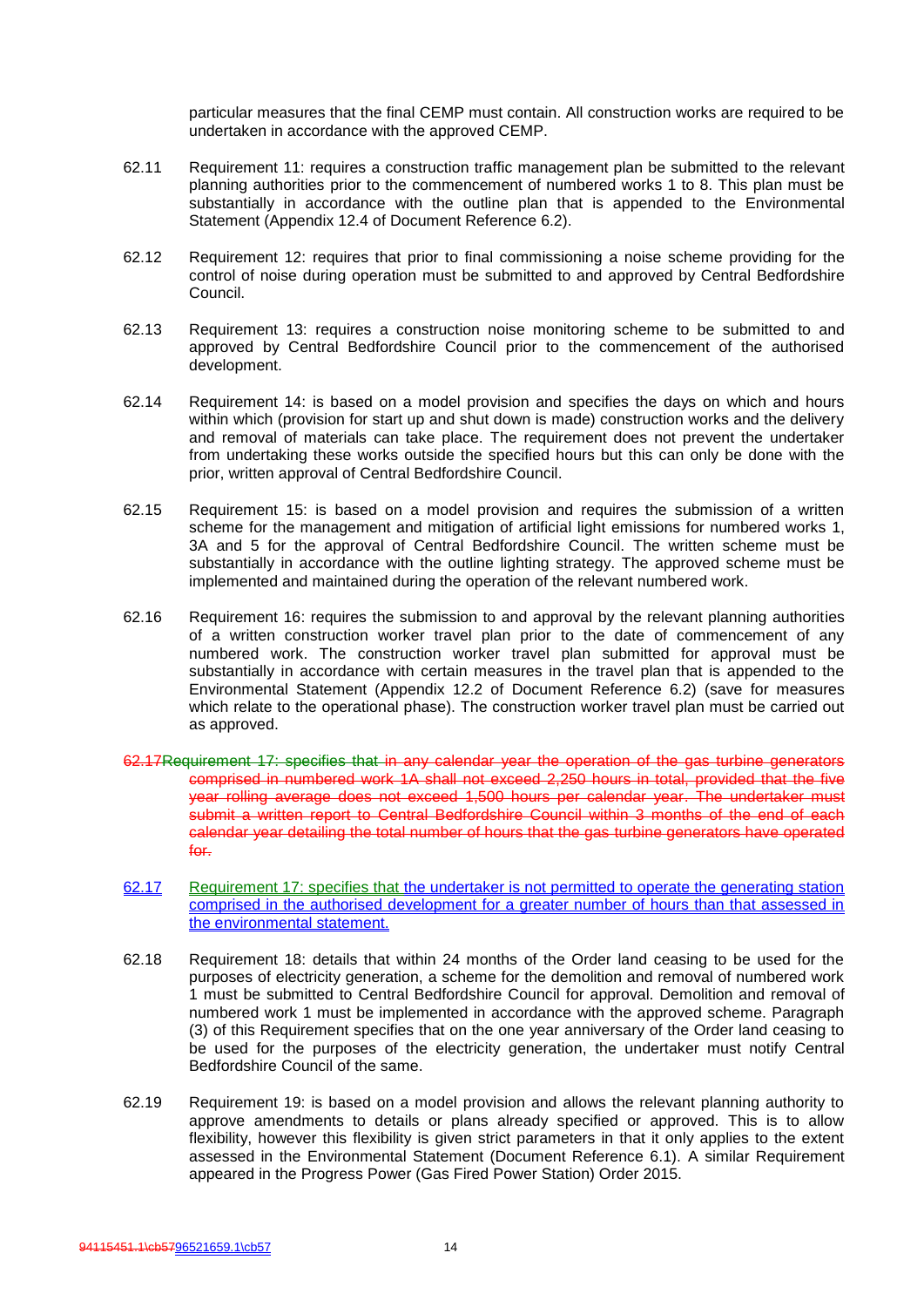- 62.20 Requirement 20: requires the low level restoration scheme baseline works (forming part of the permitted low level restoration scheme for Rookery South Pit (reference number BC/CM/2000/8)) to be completed prior to the commencement of the authorised development.
- 62.21 Requirement 21: relates to air safety and requires details of the flue stack to be submitted to the Defence Geographic Centre.
- 63. *Schedule 3 (Streets subject to permanent and temporary alteration of layout*) sets out the streets to be permanently altered (Part 1) or temporarily altered (Part 2).
- 64. *Schedule 4 (Streets subject to street works*) sets out the streets that would be subject to street works (including reference to the relevant plan, the location and the specific street).
- 65. *Schedule 5 (Access)* sets out those parts of accesses that are to be maintained at public expense or by the street authority (Parts 1 and 2 respectively) and those parts of works to restore temporary accesses that are to be maintained by the street authority (Part 3) which are referred to in Article 11 of the Order.
- 66. *Schedule 6 (Temporary prohibition or restriction of the use of streets*) sets out the streets that will be subject to a temporary prohibition or restriction on the use of that street (including reference to the relevant plan, the location and the extent of the temporary prohibition or restriction on use).
- 67. *Schedule 7* (*Streets to be stopped up for which a substitute is to be provided)* sets out the street that will be subject to a permanent stopping up, contingent on the provision of a substitute street (including reference to the relevant plan, the location and the extent of the stopping up and the location and extent of the substitute street).
- 68. *Schedule 8* (Modification of compensation and compulsory purchase enactments for creation of new rights and imposition of new restrictions) modifies existing compensation legislation including the Land Compensation Act 1973 and the Compulsory Purchase Act 1965, in the case of a compulsory acquisition under the Order of a right by the creation of a new right or the imposition of a restriction.
- 69. *Schedule 9 (Land of which temporary possession may be taken)* sets out the land temporary possession of which may be taken pursuant to Article 28. It also makes clear the purpose for which such temporary possession may be taken.
- 70. *Schedule 10 (Protective provisions*) includes draft protective provisions. Part 1 of Schedule 10 protects electricity licence holders, gas transporters and sewerage undertakers (save for National Grid which is protected by Part 3, Eastern Power Networks plc which is protected by Part 4, Anglian Water which is protected by Part 5 and Covanta Rookery South Limited ("**Covanta**") which is protected by Part 6). Part 2 protects operators of electronic communications code networks.
- 71. In relation to Part 3, National Grid has confirmed that it agrees to the protective provisions as set out in that part and a side agreement is in an agreed form and expected to be completed soon.
- 72. In relation to Part 4, Eastern Power Networks plc has confirmed that it agrees to the protective provisions as set out in that part and a side agreement has been entered into.
- 73. In relation to Part 5, Anglian Water Services Limited has confirmed that it agrees to the protective provisions as set out in that part.
- 74. In relation to Part 6, MPL is engaging with Covanta to discuss and seek to agree has confirmed that it agrees to these protective provisions. The interaction between the Rookery South (Resource Recovery Facility) Order 2011 and the authorised development is more fully described in the Planning Statement (Document Reference 10.1). In essence, in order to ensure that both the authorised development and the Rookery South Resource Recovery Facility are able to comfortably co-exist, the protective provisions in Part 6 place obligations on to MPL regarding:
	- 74.1 obtaining Covanta's consent (such consent not to be unreasonably withheld) as to the location of the Access Road in the event that MPL implements the authorised development first;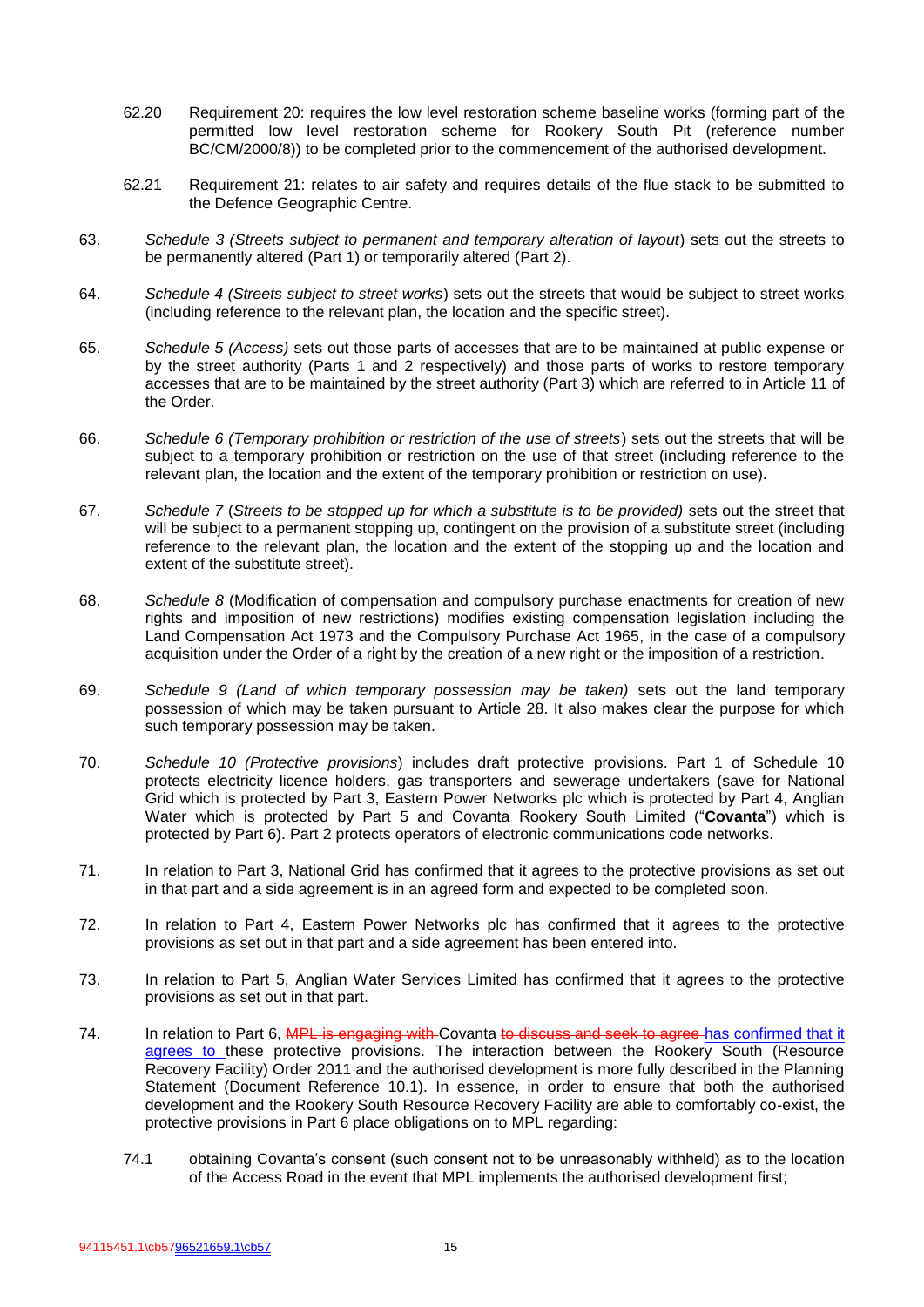- 74.2 consultation with Covanta regarding the location of landscape planting in the event that MPL implements the authorised development first;
- 74.3 obtaining Covanta's consent (such consent not to be unreasonably withheld) before exercising any power under the Order to carry out street works or temporarily stop up any street located within the limits of deviation set out in the Rookery South (Resource Recovery Facility) Order 2011; and
- 74.4 co-operation between MPL and Covanta and their contractors in order to ensure that access is provided to both projects during construction and operation and that the parties work together to discuss construction programming and works where required.
- 75. Any disputes or differences between MPL and Covanta are to be referred to arbitration. Schedule 13 sets out the rules that are to apply to the arbitration.
- 76. In relation to Part 7, these provisions have been included to address concerns raised by Network Rail relating to the need to construct anti-dazzle fencing in the event that train operators report conflicts between the railway signals and the oncoming headlights of vehicles using the Access Road.
- 77. 76.*Schedule 11 (Modifications to and amendments of the Rookery South (Resource Recovery Facility) Order 2011)* comprises an amendment to Article 33 of the Rookery South (Resource Recovery Facility) Order 2011 to also refer to MPL (in addition to Network Rail) and the inclusion in Schedule 7 of a Part 2, which contains protective provisions to govern the interaction between the authorised development and the development authorised by the Rookery South (Resource Recovery Facility) Order 2011. Covanta has confirmed that it agrees to the drafting contained in these protective provisions, without prejudice to Covanta's position that it considers an interface agreement is more appropriate.
- $78.$  77. As a matter of law it is possible for a DCO to include a provision that changes, or changes the effect of, certain other legislation. Section 120(5) PA 2008 provides that a DCO may:

*"(a) apply, modify or exclude a statutory provision which relates to any matter for which provision may be made in the order;* [and]

*(b) make such amendments, repeals or revocations of statutory provisions of local application as appear to the Secretary of State to be necessary or expedient in consequence of a provision of the* 

*order or in connection with the order…"*

- 79. **78.**The term 'statutory provision' is wide enough to relate to the Rookery South (Resource Recovery Facility) Order 2011 as that term is defined in section 120(6) as being "a provision of an Act or of an instrument made under an Act" (emphasis added). The Rookery South (Resource Recovery Facility) Order 2011 is itself a statutory instrument made under an Act (the Planning Act 2008) and its provisions (i.e. its articles and schedules) are, therefore, 'statutory provisions' for the purposes of section 120(5)(a) and section 120(5)(b).
- 80. **79.**The meaning of the words 'modify' is wide and encompass both 'textual amendments' and 'nontextual modifications' (see paragraph 6.9 of the Office of Parliamentary Counsel Drafting Guidance (Dec 2017)).
- 81. 80.In the same way that the Rookery South (Resource Recovery Facility) Order 2011 contains protective provisions for the benefit of statutory undertaker Network Rail, MPL proposes to modify the Rookery South (Resource Recovery Facility) Order 2011 to protect MPL as a prospective statutory undertaker.
- 82. 84.The effect of Schedule 11 is to insert a new Part 2 into Schedule 7 to the Rookery South (Resource Recovery Facility) Order 2011 for the protection of MPL and to make the necessary consequential amendments to article 33 to give effect to that insertion. Apart from that, Schedule 11 does not amend any of the articles in the Rookery South (Resource Recovery Facility) Order 2011. The newly inserted protective provisions in Part 2 of Schedule 7 to the Rookery South (Resource Recovery Facility) Order 2011 do, however, modify the effect of the substantive provisions in the Rookery South (Resource Recovery Facility) Order 2011 and do so for the protection of MPL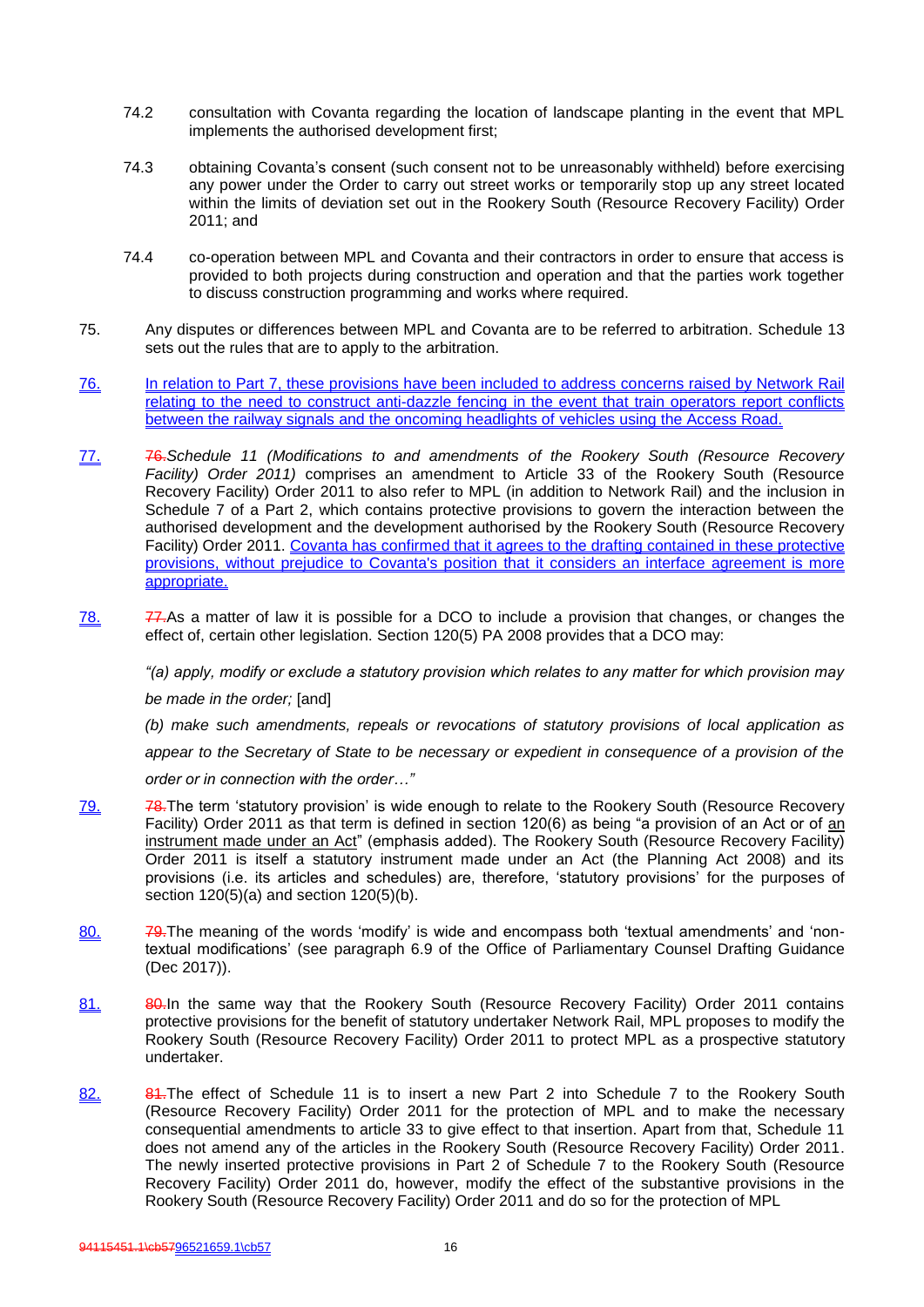- 83. 82.Accordingly, Schedule 11 of the Order makes both 'textual amendments' and 'non-textual modifications'.
- 84. 83. These protective provisions would broadly do the following:
	- 84.1 83.4Paragraph 24 regulates the operation of the powers in the Rookery South (Resource Recovery Facility) Order 2011 and the Order in respect of the Millbrook access road land (a term defined in paragraph 23). Its effect is to restrict the application of Covanta's powers over this land such as to permit MPL to construct, use and maintain its numbered work 2 (being the access road) in Schedule 1 of the Order. This is a clear modification of those powers, which are not themselves amended, but subject to a 'non-textual modification' for the protection of MPL.
	- 84.2 83.2 Paragraph 25 provides that Covanta shall not exercise its powers under articles 10, 11, 12, 13, 15, 16, 17, 18, 26, 27 and 31 of the Rookery South (Resource Recovery Facility) Order 2011 over the "Millbrook Order land" (which is defined in paragraph 23 and does not encompass any of the land required for the Rookery South Resource Recovery Facility itself) without the prior written consent of MPL. The restrictions on the use of the statutory powers in the Rookery South (Resource Recovery Facility) Order 2011 proposed by Schedule 11 will therefore not apply to the access road or the land required for the NSIP authorised by the Rookery South (Resource Recovery Facility) Order 2011. This is a clear modification of those powers, which are not themselves amended, but subject to a 'non-textual modification' for the protection of MPL.
	- 84.3 83.3Paragraph 26 requires Covanta to exercise its powers in such a way as to co-operate with MPL and use its reasonable endeavours to avoid any conflict between the carrying out of the two projects. This is again a clear modification of Covanta's powers, which are not themselves amended, but subject to a 'non-textual modification' for the protection of MPL.
	- 84.4 83.4Paragraph 27 provides that compliance with paragraph 25 shall prevent Covanta from being in breach of a requirement under Part 2 of Schedule 1 to the Rookery South (Resource Recovery Facility) Order 2011 and that it shall be a defence to an offence under section 161 of the Planning Act 2008 to prove that non-compliance with a requirement in Part 2 of Schedule 1 was due to the effect of paragraph 25. Again, this is clearly a non-textual modification' to the effect of those other statutory provisions for the benefit of Covanta.
- 85. 84. Clauses such as that at paragraph 25 of the protective provisions requiring the consent of another party or undertaker prior to the exercise of powers are commonplace in protective provisions. The Rookery South (Resource Recovery Facility) Order 2011 already contains such a provision for the benefit of Network Rail (see paragraph 4 of Schedule 7). The Rookery South (Resource Recovery Facility) Order 2011 contains an arbitration provision (Article 34), which applies to "Any difference under any provision of this Order, unless otherwise provided for…". Therefore the arbitration of any differences under paragraph 25 of the protective provisions is provided for.
- 86. 85.The 'textual amendment' of inserting a new Part 2 into Schedule 7 to the Rookery South (Resource Recovery Facility) Order 2011 makes a number of 'non textual modifications' to the effect of the articles in the Rookery South (Resource Recovery Facility) Order 2011. This falls within the concept of 'modification' as explained in the Office of Parliamentary Counsel Drafting Guidance (Dec 2017)) and is therefore permitted pursuant to section 120(5)(a) of the PA 2008..
- 87. 86. However, if the Secretary of State considers it more appropriate, the insertion of a new Part 2 into Schedule 7 to the Rookery South (Resource Recovery Facility) Order 2011 can be promoted as an 'amendment' to the 'statutory provisions' in the Rookery South (Resource Recovery Facility) Order 2011 under section 120(5)(b) of the PA 2008. The articles and schedules in the Rookery South (Resource Recovery Facility) Order 2011 are statutory provisions 'of local application' as its powers are limited to a defined area.
- 88. 87. 87. In order to utilise section  $120(5)(b)$ , the Secretary of State must be satisfied that the amendment is necessary or expedient. MPL considers the proposed amendments to be necessary and expedient for the following reasons:
	- 88.1 87.4The amendments are necessary to ensure that the authorised development (which is a NSIP) can be constructed, used and maintained without impediment. The Rookery South (Resource Recovery Facility) Order 2011 includes wide ranging statutory powers over a large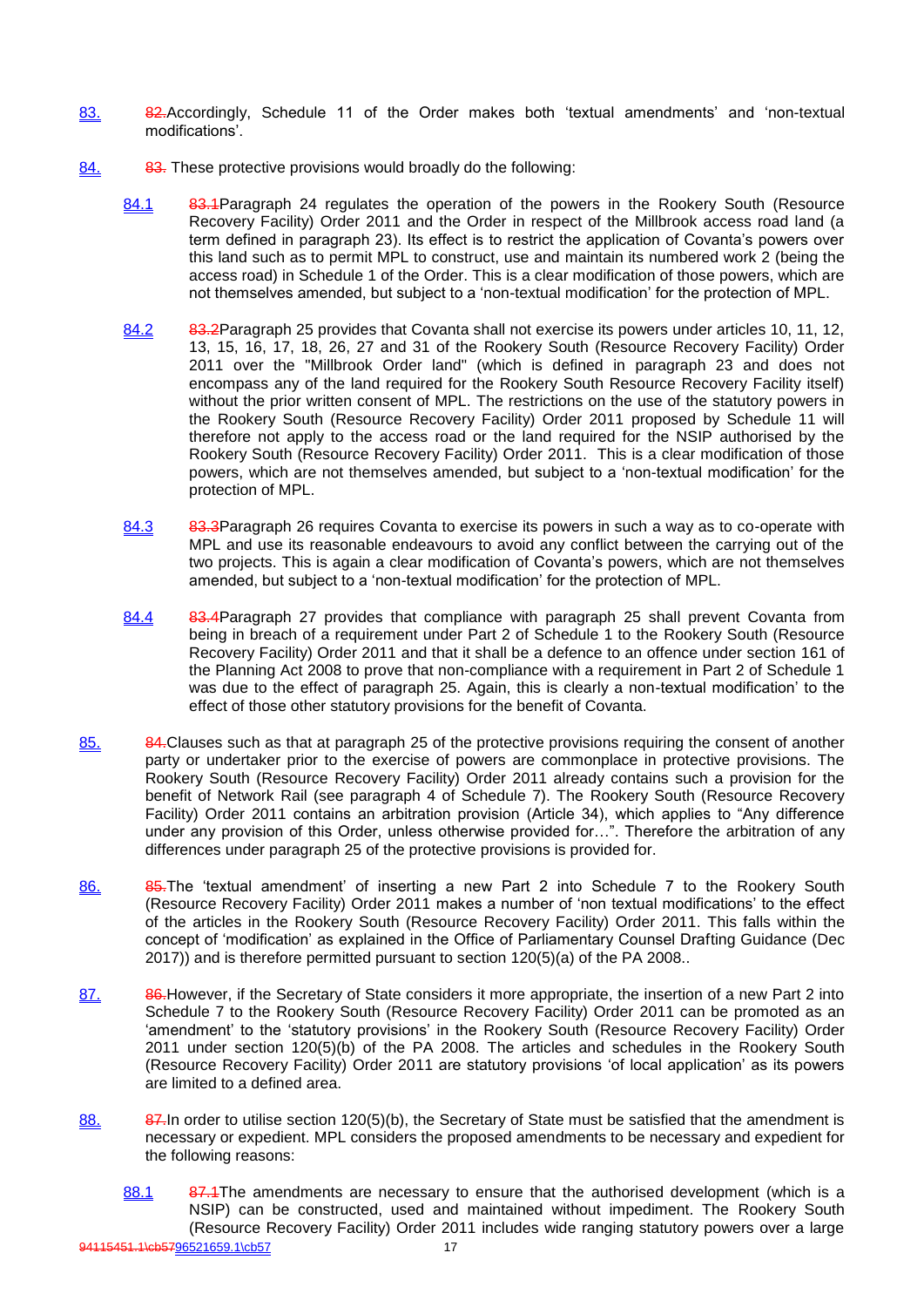area of land that is not required to implement the development authorised by the Rookery South (Resource Recovery Facility) Order 2011. The Rookery South (Resource Recovery Facility) Order 2011 was the first DCO made and such wide ranging powers would not be granted today.

- 88.2 87.2If the Rookery South (Resource Recovery Facility) Order 2011 is not regulated, then the Order land would be sterilised, preventing not only the authorised development but also any other potential NSIP or other form of development from being constructed on the land. This is simply not a reasonable position, given the points in paragraphs 88.1 and 88.3 to 88.7.
- 88.3 87.3There is no overlap between the generating station and the waste recovery facility (Work Nos. 1 and 2) in the Rookery South (Resource Recovery Facility) Order 2011 and the generating equipment and substation (Work Nos. 1A, 1B, 1C, 1D and 5) in the Order. This has been accepted by Covanta. Covanta has also confirmed that "*the works proposed in the Draft DCO [i.e. the Order] can be constructed and operated without causing any material adverse impacts to development authorised by the Rookery South Order*".
- 88.4 87.4The restrictions on the use of the statutory powers in the Rookery South (Resource Recovery Facility) Order 2011 proposed by Schedule 11 will not apply to the access road or the land required for the NSIP authorised by the Rookery South (Resource Recovery Facility) Order 2011.
- 88.5 87.5lt is unclear from a review of the Rookery South (Resource Recovery Facility) Order 2011 precisely why the powers that MPL is seeking to regulate under proposed new paragraph 25 of Schedule 7 of the Rookery South (Resource Recovery Facility) Order 2011 are required by Covanta over the Millbrook Order land (as defined in the proposed new paragraph 23 of Schedule 7 to the Rookery South (Resource Recovery Facility) Order 2011). In any event, even if there is a need for such powers, that need cannot be for the Rookery South generating station or waste recovery facility (i.e. the NSIP) or its electrical connection, rather it would be most likely for mitigation works, such as landscaping. Whatever the "need" is, the regulation of the powers listed in the proposed new paragraph 25 of Schedule 7 of the Rookery South (Resource Recovery Facility) Order 2011 would not impact upon the construction and operation of the Rookery generating station or waste recovery facility or its electrical connection.
- 88.6 87.6The powers have not been removed, rather the exercise of the powers requires MPL's consent where it effects land required for the authorised development and such consent is not to be unreasonably withheld.
- 88.7 87.7An interface agreement will not automatically bind successors to the Order or the Rookery South (Resource Recovery Facility) Order 2011. An interface agreement does not therefore provide sufficient protection to ensure that the authorised development can be constructed, used and maintained without impediment. Article 7 of the Rookery South (Resource Recovery Facility) Order 2011 permits the transfer of the benefit of all or part of the Rookery South (Resource Recovery Facility) Order 2011 to a third party. Whilst any transferee is automatically bound by the restrictions, liabilities and obligations set out in the Rookery South (Resource Recovery Facility) Order 2011, the transferee is not automatically bound by any obligations contain in a private interface agreement. Therefore, with no privity of contract binding the transferee, any private interface agreement that MPL enters into with Covanta would not be enforceable in respect of the exercise of the powers in the Rookery South (Resource Recovery Facility) Order 2011 by the transferee. This would be unacceptable. Within this context, MPL needs to ensure that there is no potential for the use of the broad statutory powers contained in the Rookery South (Resource Recovery Facility) Order 2011 to hinder or prevent MPL from constructing and/or operating the authorised development. Additionally, if either MPL or Covanta became insolvent and the benefit of either the Order or the Rookery South (Resource Recovery Facility) Order 2011 was transferred to a third party, the new undertaker would not automatically be bound by the provisions of the interface agreement. Neither MPL nor Covanta currently have a proprietary interest in the land that could be restricted to ensure that any interface agreement bound successors in title. MPL therefore strongly considers that an interface agreement alone is not sufficient, given there would be no certainty that the contractual arrangements regulating the statutory provisions of the Rookery South (Resource Recovery Facility) Order 2011 over the Order (as defined in paragraph 23) would be appropriately secured and binding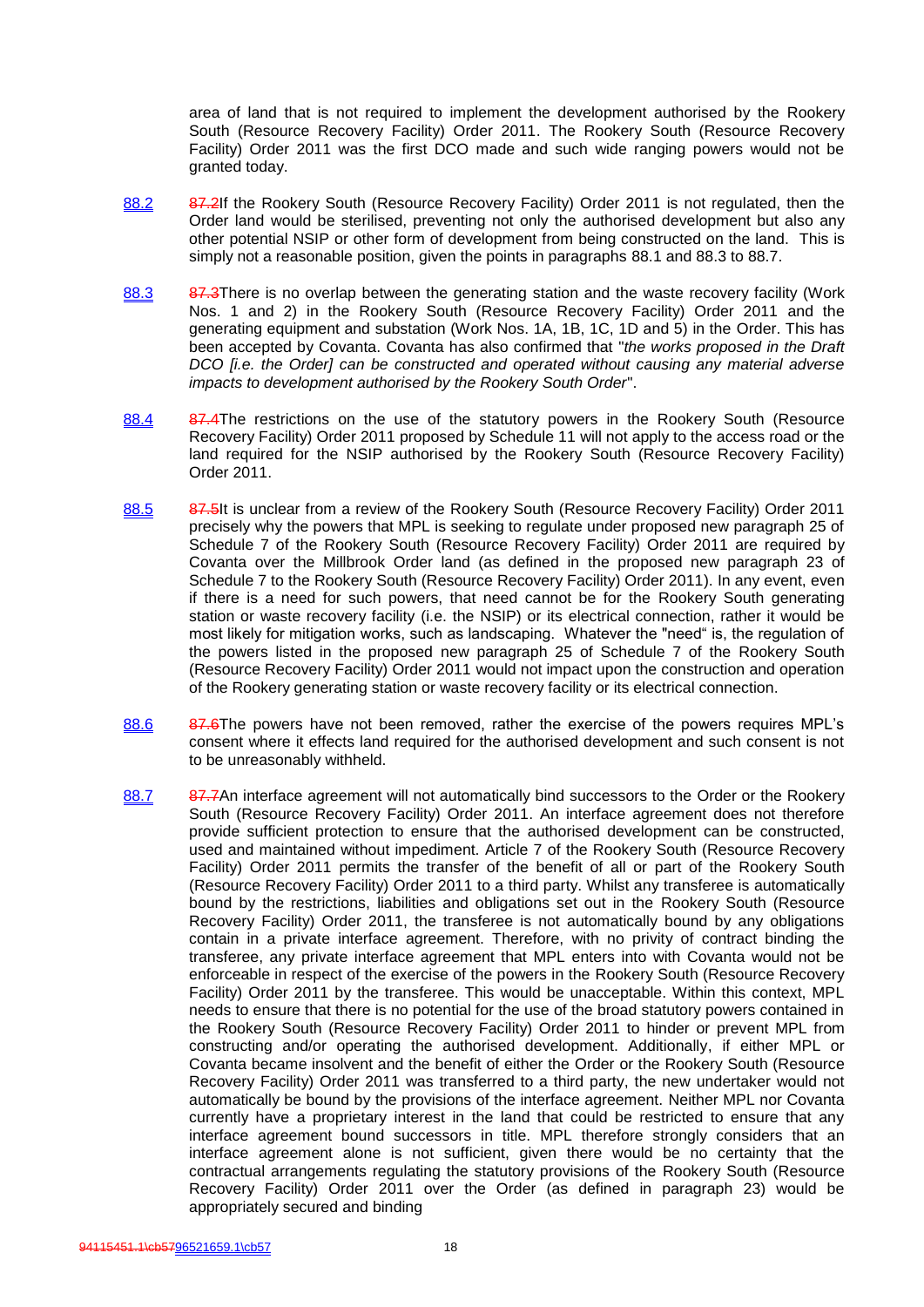- 89. 88.Accordingly, for the reasons above, MPL considers that the Secretary of State can reasonable conclude that it is necessary and expedient to amend the Rookery South (Resource Recovery Facility) Order 2011 under section 120(5)(b).
- 90. 89.MPL considers that it is appropriate for the protective provisions in Schedule 11 to contain provision such as that in paragraphs 27 and 28, deeming Covanta not to be in breach of any requirements of the Rookery South (Resource Recovery Facility) Order 2011 in specified circumstances and providing a defence to criminal proceedings under section 161 of the Planning Act 2008. The provisions ensure that Covanta is not put in difficulties as a result of what would otherwise be breaches of requirements, through no fault of its own.
- 91. 90. The provisions serve related but separate purposes: paragraph 27 mitigates the risk of any noncriminal proceedings (for example, for injunctive relief) being brought in respect of any breach of the requirements, whilst paragraph 28 provides a defence to criminal proceedings. As such, both are necessary.
- 92. 94. Whilst there are no precedent provisions in development consent orders modifying earlier instruments (because no order has yet sought to modify an earlier instrument), provisions either deeming a person to have authority or to have complied with a particular requirements placed upon them, or dealing with defences to offences, are commonplace in law more generally. Examples in statute include section158 (1) & (2) of the Planning Act 2008 and section 48(2) of the Water Resources Act 1991.
- 93.  $92$ -Closely comparable to the provision proposed in this case is the defence set out in Regulation 40(1) of the Environmental Permitting Regulations 2016. It is noted that this provision is contained in a statutory instrument rather than primary legislation.
- 94. 93. 93. The specific power to include drafting such as that in paragraphs 27 and 28 in a development consent order derives from the wide powers conferred by section 120 of the Planning Act 2008. Section 120(5)(a) empowers an application to "apply, modify or exclude a statutory provision which relates to any matter for which provision may be made in the order". By inserting a new Part into the existing protective provisions secured by the Rookery South Order, MPL is modifying a statutory provision which plainly relates to a matter for which provision may be in the order (i.e. the protection of third party interests as referred to in paragraph 10 of Part 1 to Schedule 5 of the Planning Act 2008).
- 95. 94.Section 120 of the Planning Act 2008 does not make express provision as to how pre-existing statutory provisions may be modified. MPL considers that the scope of the power to modify includes an ability to modify pre-existing statutory provisions in a way that would have been acceptable at the time the Rookery South (Resource Recovery Facility) Order 2011 was made. This includes adding new provisions that would have fallen within the scope of the original order such as "the imposition or exclusion of obligations or liability in respect of acts or omissions" pursuant to section 120(3) and (4) and paragraph 11 of Part 1 of Schedule 5 to the Planning Act 2008. MPL therefore considers that the provisions at paragraph 27 and 28 of Schedule 11 to the Order are appropriate.
- 96. 95.By using the Order to modify the Rookery South (Resource Recovery Facility) Order 2011, MPL ensures that in the event that the authorised development is not consented, the Rookery South (Resource Recovery Facility) Order 2011 would not be modified unnecessarily.
- 97. 96.*Schedule 12 (Procedure for discharge of requirements*) provides a clear procedure for the discharge of requirements by the relevant planning authority. It sets out clear time limits for decisions to be made within (the deemed consent provision is being discussed with the relevant planning authorities on the basis that paragraph (1)(1)(c) allows for the parties to agree an extension to the eight week period, in writing) and makes provision for appeals to be made in the event of a refusal of an application in relation to a requirement or if the relevant planning authority requires further information to be provided in relation to that application.
- 98. 97.*Schedule 13 (Arbitration rules*) sets out the rules that apply to the arbitration of any dispute between MPL and Covanta pursuant to Schedule 11. These rules have been included to ensure that there is no delay to the resolution of any dispute.